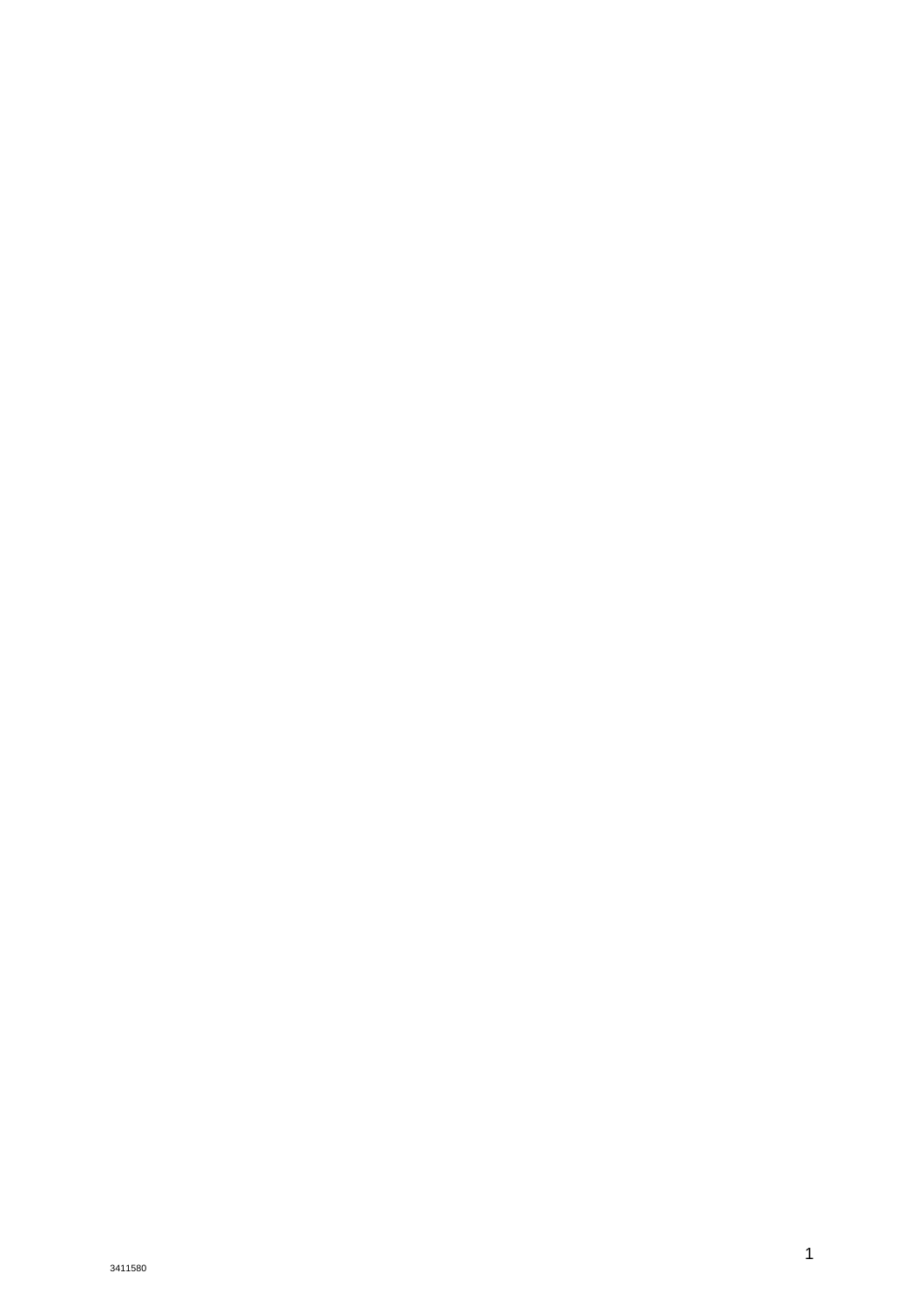# **OVERVIEW OF THE OFFER**

King Country Energy Holdings Limited and the trustees of the King Country Electric Power Trust (being Robert Carter, Graeme Cosford, Uwe Kroll, Adrian Doyle and Niel Groombridge) are parties to an implementation agreement establishing an unincorporated joint venture ("**KCE JV**") and are associates of each other for the purposes of the Takeovers Code.

KCE JV is offering to acquire all of the fully paid ordinary shares ("**Shares**") in King Country Energy Limited ("**KCE**") ("**Offer**"). The key terms of the Offer are:

| <b>OFFER PRICE</b>                  | \$5.00 for each Share, payable in cash.                                                                                                                                                                                                                                                |  |  |  |  |
|-------------------------------------|----------------------------------------------------------------------------------------------------------------------------------------------------------------------------------------------------------------------------------------------------------------------------------------|--|--|--|--|
| <b>FULL OFFER</b>                   | The offer is for 100% of the Shares.                                                                                                                                                                                                                                                   |  |  |  |  |
| <b>HOW TO ACCEPT</b>                | If you wish to ACCEPT the Offer, please refer to the section "How to<br>accept this Offer" on pages 3 and 4 of this Offer Document and the<br>Acceptance Form enclosed with this Offer Document.                                                                                       |  |  |  |  |
| <b>CONDITIONS</b>                   | The Offer is conditional on none of the events set out in paragraph<br>6.1 of the Offer Terms and Conditions occurring in the period between<br>6 December 2017 and the Condition Date (as defined in paragraph<br>$(5.7)$ .                                                           |  |  |  |  |
| <b>OFFER PERIOD</b>                 | The Offer is open for acceptance from 1 January 2018 and remains<br>open for acceptance until 5pm on 16 February 2018 (unless extended<br>in accordance with the Takeovers Code).                                                                                                      |  |  |  |  |
| <b>PAYMENT DATE</b>                 | If you accept the Offer you will be paid for your Shares taken up under<br>the Offer no later than seven days after the later of:                                                                                                                                                      |  |  |  |  |
|                                     | the date on which the Offer becomes unconditional;<br>$\bullet$                                                                                                                                                                                                                        |  |  |  |  |
|                                     | the date on which KCE JV receives your acceptance of the<br>Offer; and                                                                                                                                                                                                                 |  |  |  |  |
|                                     | the Initial Closing Date (set out in paragraph 1.5(a)).                                                                                                                                                                                                                                |  |  |  |  |
|                                     | If you have been paid for your Shares and you become entitled to an<br>additional payment, this will be paid to you no later than seven days<br>after you become entitled to that additional payment.                                                                                  |  |  |  |  |
| <b>BROKERAGE COSTS</b>              | You will not pay any brokerage costs if you accept the Offer.                                                                                                                                                                                                                          |  |  |  |  |
| <b>IMPORTANT</b><br><b>CONTACTS</b> | If you have any questions about the Offer or you require further copies<br>of this Offer Document and its enclosures (including the Acceptance<br>Form and the reply paid envelope), you should contact the share<br>registrar for the Offer, Computershare Investor Services Limited: |  |  |  |  |
|                                     | Telephone:<br>+64 9 488 8777<br>Facsimile:<br>+64 9 488 8787<br>Email:<br>kingcountryenergy@computershare.co.nz<br>Alternatively, you should contact your financial or legal adviser.                                                                                                  |  |  |  |  |

## **THIS IS ONLY A SUMMARY OF THE OFFER. DETAILED TERMS AND CONDITIONS OF THIS OFFER ARE SET OUT ON THE FOLLOWING PAGES. YOU SHOULD READ THOSE TERMS AND CONDITIONS CAREFULLY AND IN FULL.**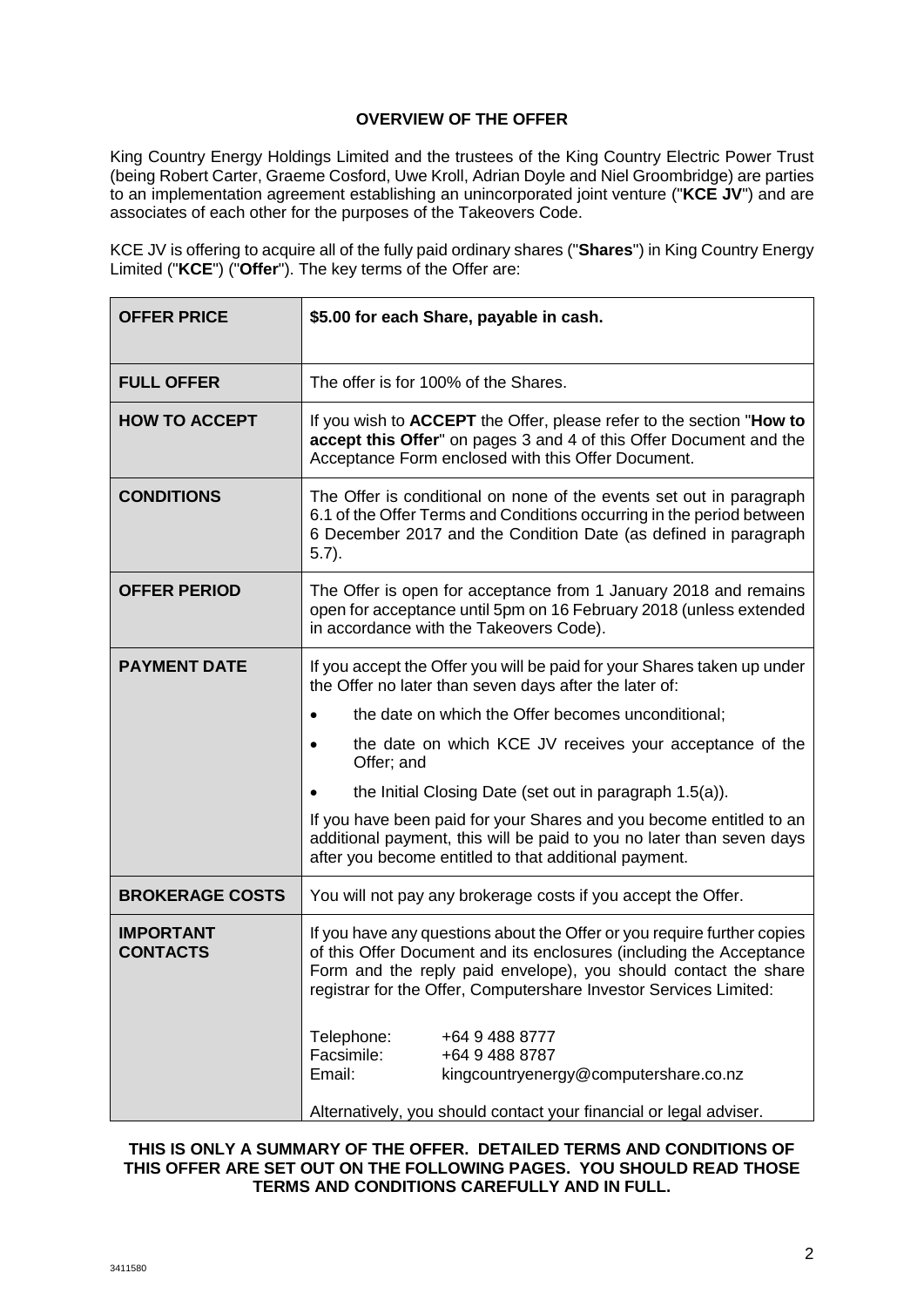# **HOW TO ACCEPT THIS OFFER**

| <b>CLOSING DATE</b>                               | The Offer closes at 5.00pm on 16 February 2018 (unless extended in<br>accordance with the Takeovers Code) ("Closing Date").                                                                                                                       |  |  |  |  |
|---------------------------------------------------|---------------------------------------------------------------------------------------------------------------------------------------------------------------------------------------------------------------------------------------------------|--|--|--|--|
|                                                   | If you wish to <b>ACCEPT</b> the Offer, you must ensure that your<br>Acceptance Form is sent AS SOON AS POSSIBLE, but in any event<br>so that it is received by KCE JV before 5:00pm on the Closing Date.                                         |  |  |  |  |
| <b>HOW TO ACCEPT</b>                              | To ACCEPT the Offer, complete and sign the enclosed Acceptance<br>Form in accordance with the instructions set out on that form and<br>return the form in one of the ways described below prior to 5:00pm<br>on the Closing Date.                 |  |  |  |  |
| <b>ADDRESS FOR</b><br><b>ACCEPTANCE</b>           | You should post or deliver your completed and signed Acceptance<br>Form in the enclosed reply paid envelope to KCE JV at one of the<br>following addresses (if mailing from overseas please affix the<br>required postage stamp):                 |  |  |  |  |
|                                                   | By post<br>King Country Energy Joint Venture<br>c/- Computershare Investor Services Limited<br>Private Bag 92119<br>Auckland 1142<br>New Zealand                                                                                                  |  |  |  |  |
|                                                   | By hand delivery<br>King Country Energy Joint Venture<br>c/- Computershare Investor Services Limited<br>Level 2, 159 Hurstmere Road, Takapuna<br>Auckland 0622<br>New Zealand                                                                     |  |  |  |  |
|                                                   | By email<br>kingcountryenergy@computershare.co.nz<br>(Please<br>type<br>"King<br>Country Energy Joint Venture Acceptance" in the subject line for<br>easy identification)                                                                         |  |  |  |  |
|                                                   | <b>By facsimile</b><br>King Country Energy Joint Venture<br>c/- Computershare Investor Services Limited<br>+64 9 488 8787                                                                                                                         |  |  |  |  |
| <b>IF YOU HAVE SOLD ALL</b><br><b>YOUR SHARES</b> | If you have sold all of your Shares, please send this Offer<br>Document and all enclosures (including the Acceptance Form)<br>immediately to the purchaser or agent (eg broker) through whom<br>the sale was made, to be passed to the purchaser. |  |  |  |  |

J.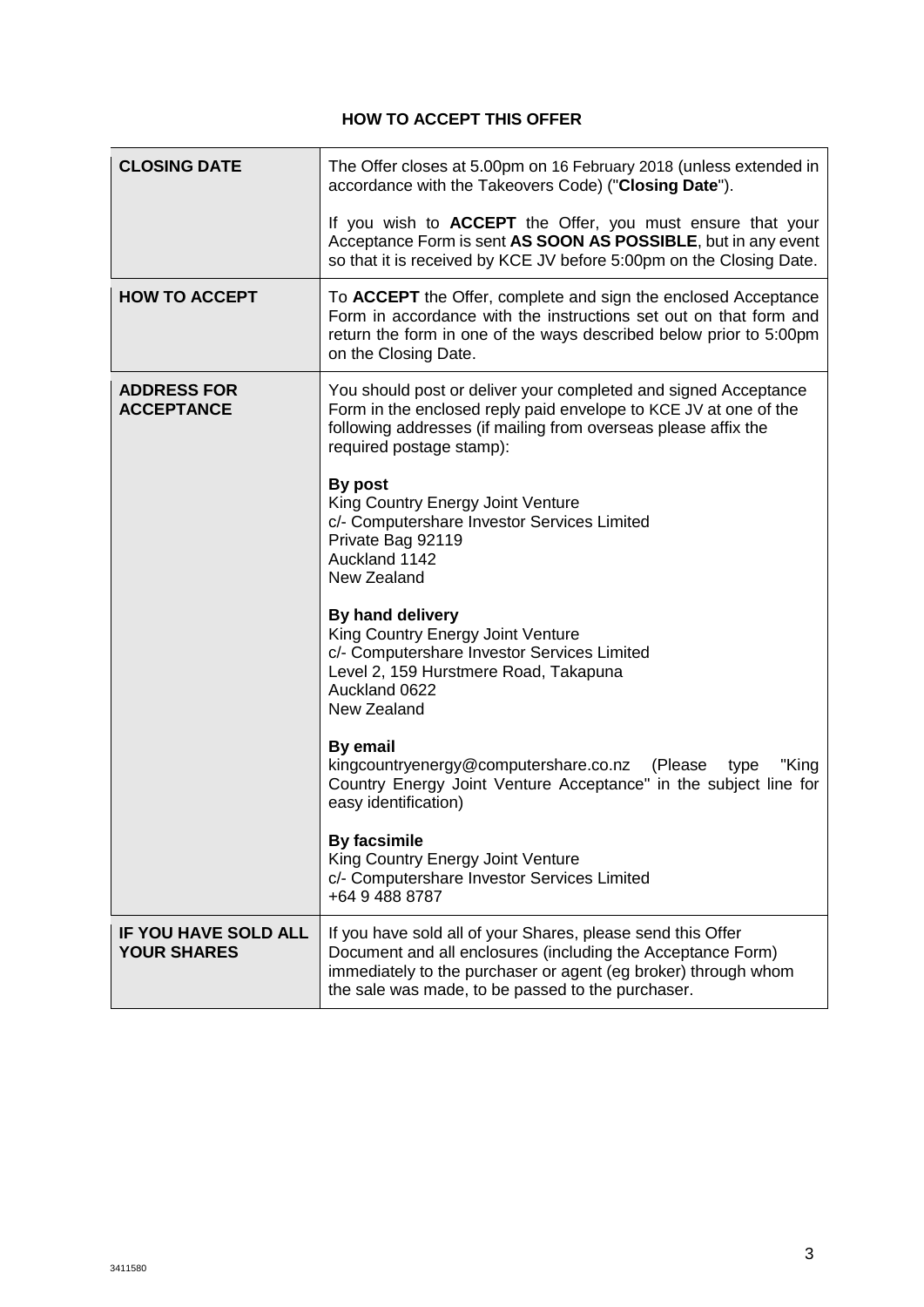| <b>IF YOU HAVE SOLD</b><br><b>SOME OF YOUR</b><br><b>SHARES</b>  | If you have sold some of your Shares, please alter the total holding<br>printed on the Acceptance Form to the number of Shares which you<br>have retained, initial the change and return the amended<br>Acceptance Form, in any way as instructed above.                     |
|------------------------------------------------------------------|------------------------------------------------------------------------------------------------------------------------------------------------------------------------------------------------------------------------------------------------------------------------------|
|                                                                  | Upon receipt of your amended Acceptance Form, KCE JV will re-<br>calculate the consideration to which you are entitled to reflect the<br>number of Shares for which you have accepted the Offer.                                                                             |
|                                                                  | Please also advise the purchaser(s) of your Shares, or request the<br>broker through whom you made the sale to advise the purchaser(s)<br>of your Shares, of the Offer and that copies of this Offer Document<br>are available from Computershare Investor Services Limited. |
| <b>IF YOU HAVE LOST</b><br><b>YOUR ACCEPTANCE</b><br><b>FORM</b> | If you have lost your Acceptance Form, please contact the share<br>registrar for the Offer, Computershare Investor Services Limited, on<br>+64 9 488 8777 or email kingcountryenergy@computershare.co.nz.                                                                    |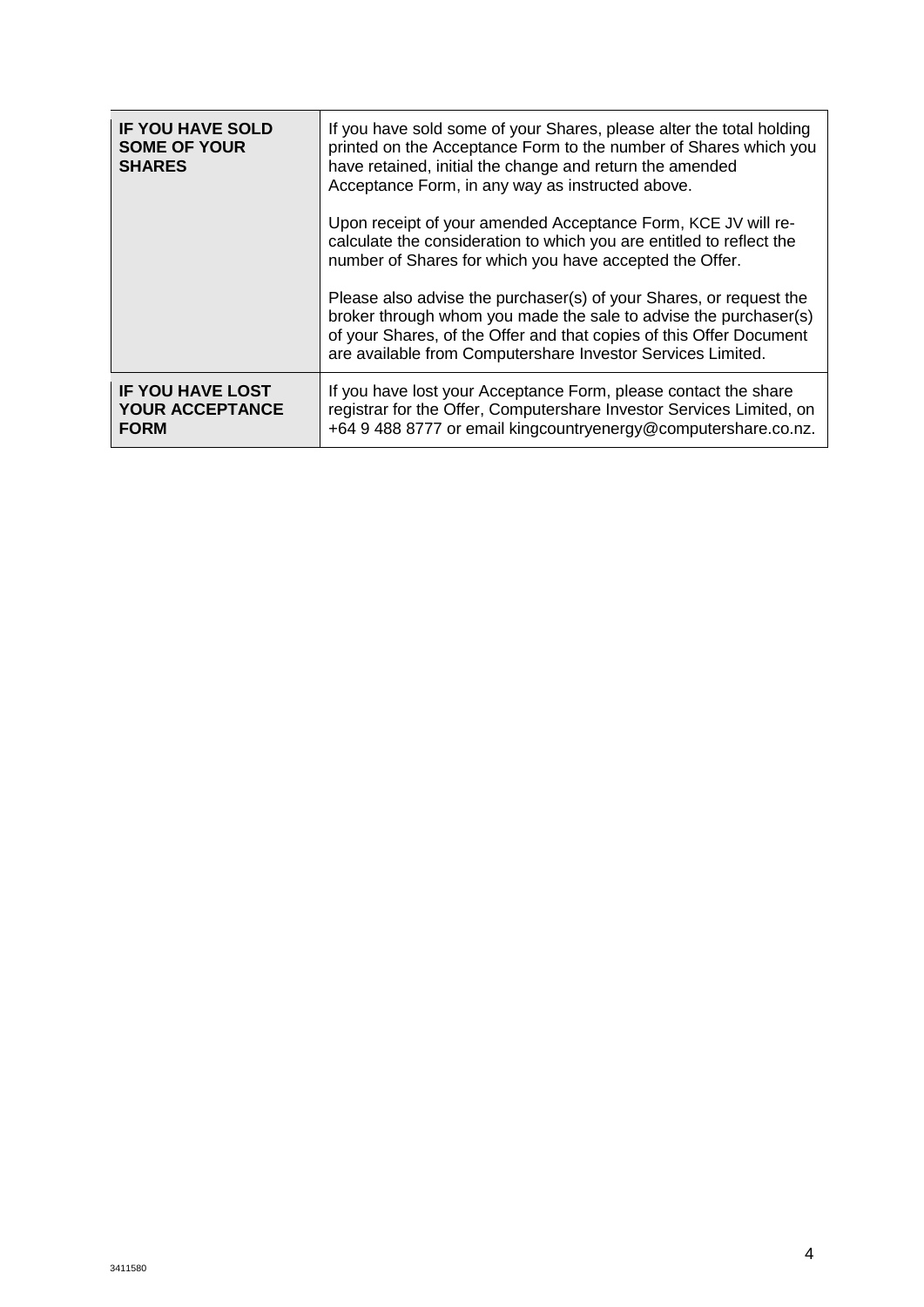## **TERMS AND CONDITIONS OF THE OFFER**

### **FULL TAKEOVER OFFER BY KING COUNTRY ENERGY JOINT VENTURE TO PURCHASE ALL OF THE SHARES OF KING COUNTRY ENERGY LIMITED**

# **1. THIS OFFER**

- 1.1 King Country Energy Holdings Limited ("**KCEHL**") and the trustees of the King Country Electric Power Trust (being Robert Carter, Graeme Cosford, Uwe Kroll, Adrian Doyle and Niel Groombridge) (the "**Trust**") are parties to an implementation agreement establishing an unincorporated joint venture ("**KCE JV**") and are associates of each other for the purposes of the Takeovers Code.
- 1.2 KCE JV offers to purchase all of the fully paid ordinary shares ("**Shares**") in King Country Energy Limited ("**KCE**") on the terms, and subject to the conditions, set out in this Offer Document ("**Offer**").
- 1.3 The Offer to purchase your Shares includes the purchase of all rights, benefits and entitlements (such as entitlements to dividends, bonuses and other payments and distributions of any nature) which attach to your Shares on, after, or by reference to 6 December 2017 but excluding the gross dividend of \$0.222 that has been announced by KCE (which has a record date of 4 December 2017 and a payment date of 12 December 2017) ("**Entitlements**"). 6 December 2017 is the "**Notice Date**" for the purposes of the Offer.
- 1.4 The Offer is dated 1 January 2018 ("**Offer Date**").
- <span id="page-5-0"></span>1.5 The Offer will remain open for acceptance until 5.00pm on the "**Closing Date**", which is:
	- (a) 16 February 2018 ("**Initial Closing Date**"); or
	- (b) if the Offer is extended to a later date in accordance with the Takeovers Code, that later date.
- 1.6 KCE JV may extend the Offer and the Closing Date one or more times in accordance with the Takeovers Code.

#### **2. CONSIDERATION**

- <span id="page-5-1"></span>2.1 The consideration offered by KCE JV for each Share is \$5.00 in cash.
- 2.2 The consideration paid for Shares may be adjusted by KCE JV in accordance with paragraphs [8.1,](#page-13-0) [8.4](#page-13-1) and [8.6.](#page-14-0) If KCE JV adjusts the consideration, references to the consideration in paragraph [2.1](#page-5-1) will be to the consideration as adjusted.

# <span id="page-5-3"></span>**3. PAYMENT**

- <span id="page-5-2"></span>3.1 KCE JV (or a member of KCE JV) will pay you the consideration for your Shares taken up under the Offer no later than seven days after the later of:
	- (a) the date on which KCE JV receives your acceptance of the Offer;
	- (b) the date on which the Offer becomes unconditional; and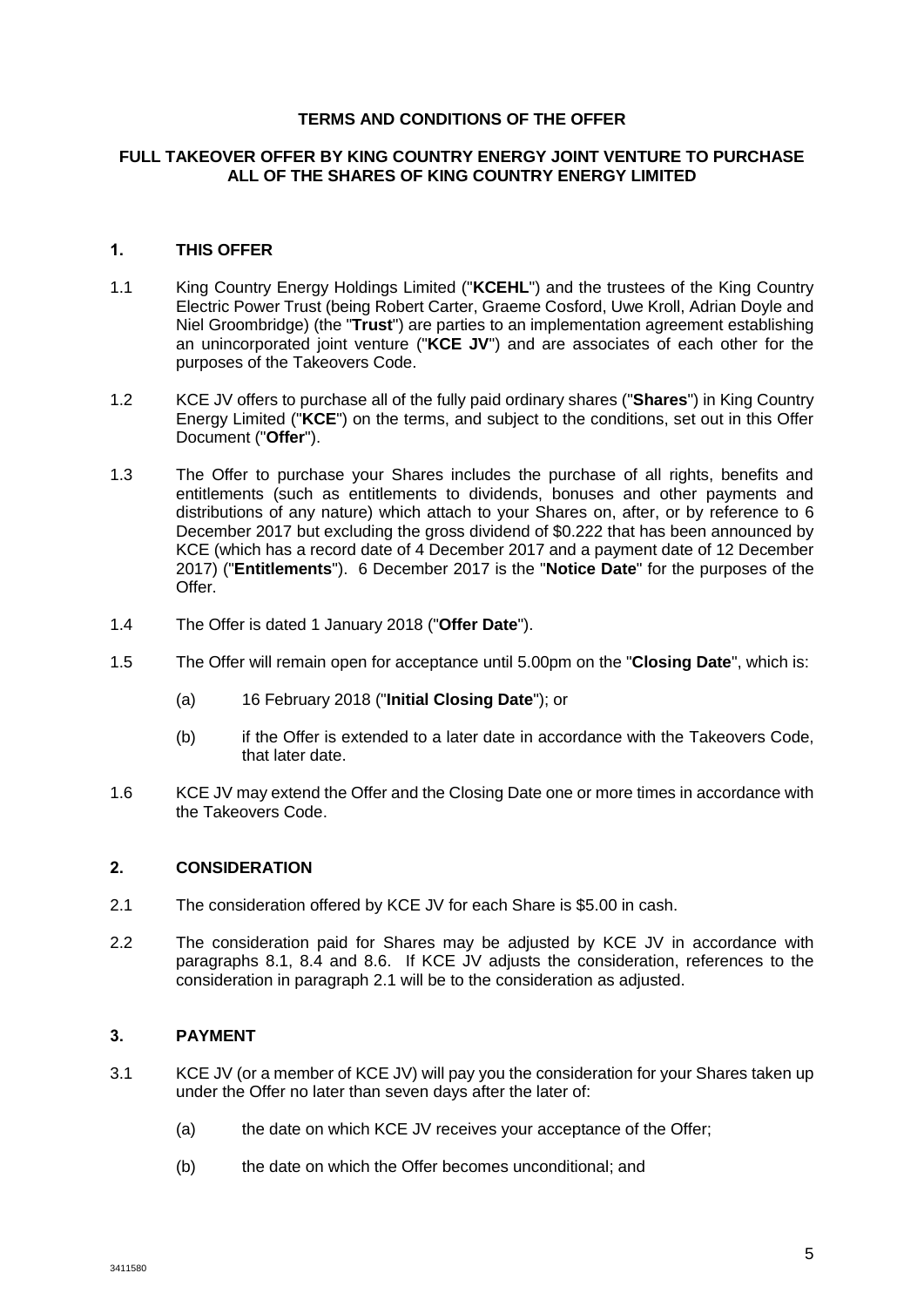- (c) the Initial Closing Date.
- <span id="page-6-1"></span><span id="page-6-0"></span>3.2 If neither KCE JV (nor a member of KCE JV) sends you payment for your Shares within the period specified in paragraph [3.1](#page-5-2) you may withdraw your acceptance of the Offer by notice in writing to KCE JV, but only:
	- (a) after the expiration of seven days written notice to KCE JV of your intention to do so; and
	- (b) if you do not receive the price for your Shares during the seven day period referred to in paragraph [3.2\(a\).](#page-6-0)
- 3.3 Further information about how KCE JV will pay you is set out in paragraph [7.](#page-12-0)

# **4. HOW TO ACCEPT THIS OFFER**

- 4.1 This Offer Document is accompanied by an Acceptance Form for you to use to accept the Offer for your Shares.
- 4.2 To accept the Offer, you only need to:
	- (a) complete the enclosed Acceptance Form for the Offer in accordance with the instructions on the Acceptance Form; and
	- (b) return the completed Acceptance Form to KCE JV by hand delivery, email, facsimile or post (in the reply-paid envelope which is enclosed with this Offer Document) **AS SOON AS POSSIBLE** after receipt of the Offer, but in any event so that it is received by KCE JV by no later than 5.00 pm on the Closing Date, to:

#### **By post**

King Country Energy Joint Venture c/- Computershare Investor Services Limited Private Bag 92119 Auckland 1142 New Zealand

### **By hand delivery**

King Country Energy Joint Venture c/- Computershare Investor Services Limited Level 2, 159 Hurstmere Road, Takapuna Auckland 0622 New Zealand

#### **By email**

kingcountryenergy@computershare.co.nz (Please type "King Country Energy Joint Venture Acceptance" in the subject line for easy identification)

#### **By facsimile**

King Country Energy Joint Venture c/- Computershare Investor Services Limited +64 9 488 8787

KCE JV will not provide you with any acknowledgement of receipt of your Acceptance Form.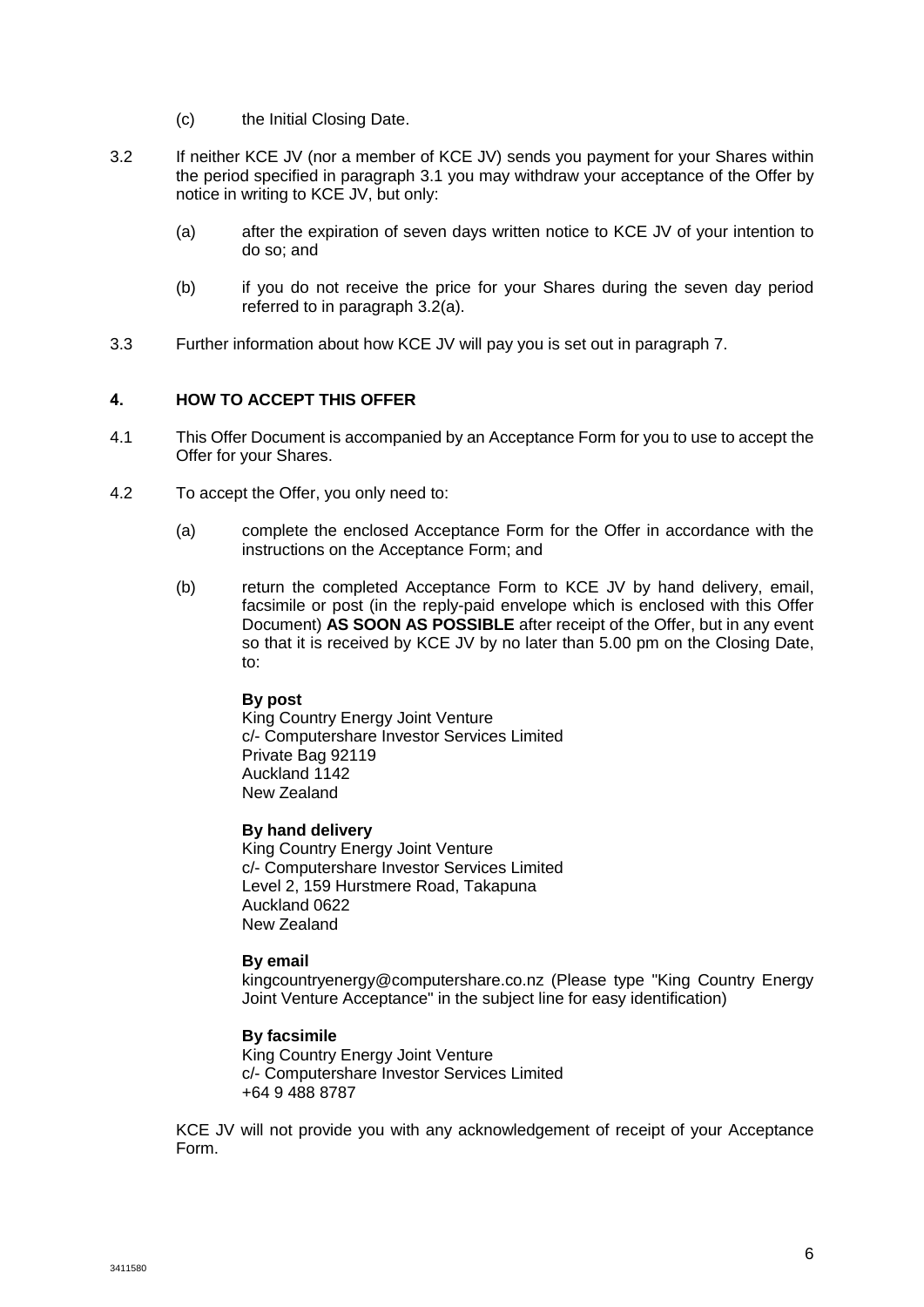- 4.3 If you lose or damage your Acceptance Form, please request another one from the share registrar for the Offer, Computershare Investor Services Limited, at the contact details set out above, or by calling +64 9 488 8777.
- 4.4 If KCE JV receives an Acceptance Form after 5.00pm on the Closing Date which bears a postmark or other evidence of postage or despatch on or prior to 5.00pm on the Closing Date, that Acceptance Form will be deemed to have been received by KCE JV prior to 5.00pm on the Closing Date.
- <span id="page-7-0"></span>4.5 KCE JV may, in its discretion:
	- (a) treat any Acceptance Form as valid even if that Acceptance Form is not accompanied by your relevant Common Shareholder Number, or does not comply with any instructions on the Acceptance Form; and
	- (b) rectify any errors in, or omissions from, any Acceptance Form to enable that form to constitute a valid acceptance of this Offer and to facilitate registration of the transfer of Shares to a member of KCE JV.
- 4.6 KCE JV will determine, in its discretion, all questions about Acceptance Forms and related documents, including the validity, eligibility, time of receipt, and effectiveness, of an acceptance of the Offer. KCE JV's determination will be final and will bind you and all other persons.

# **5. KEY TERMS OF THIS OFFER**

#### **Acceptance of this Offer and your agreement to sell your Shares**

- 5.1 This Offer is made to all holders of Shares in KCE and is open for acceptance in accordance with its terms by each such person, whether or not you acquired Shares before, on or after the date of the Offer.
- 5.2 You may accept the Offer for some or all of your Shares.
- 5.3 If you accept the Offer you create a binding contract with KCE JV. You agree to sell, and KCE JV agrees to purchase, the Shares for which you accept the Offer and all Entitlements attaching to those Shares on the terms, and subject to the conditions, of this Offer and the provisions of the Takeovers Code.
- 5.4 Your acceptance of the Offer is irrevocable. You may not withdraw your acceptance, whether or not KCE JV has varied the Offer in accordance with the Takeovers Code, except in accordance with paragraph [3.2](#page-6-1) (which allows you to withdraw your acceptance in the event that neither KCE JV nor a member of KCE JV pays you within a specified period). You may, however, be released from the obligations arising from acceptance of the Offer in the limited circumstances set out in paragraph [5.15.](#page-9-1)
- 5.5 Your acceptance of the Offer must be free of any and all amendments, restrictions, or conditions of any nature whatsoever ("**Condition of Acceptance**"). If you attempt or purport to impose any Condition of Acceptance, it will be void and of no effect and KCE JV will be entitled to treat your acceptance as a valid and binding acceptance of the Offer free and clear of any Condition of Acceptance.

# **Conditions of this Offer**

5.6 The Offer is subject to the conditions set out in paragraph [6.1.](#page-9-2)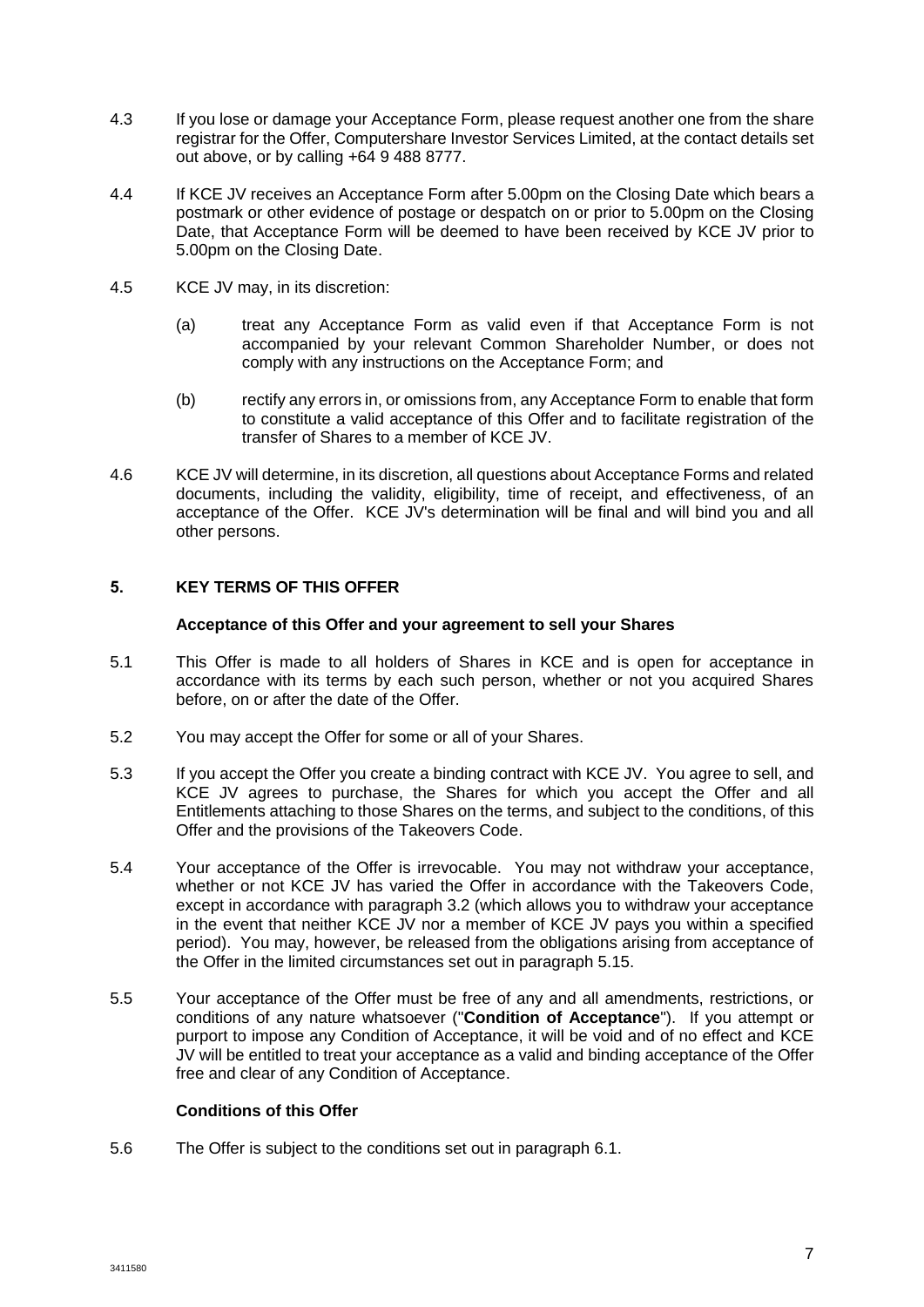- <span id="page-8-0"></span>5.7 The latest date on which KCE JV can declare the Offer unconditional ("**Condition Date**") is 2 March 2018, being 14 days after the Initial Closing Date, but this date may change if the Closing Date is extended in accordance with this Offer, in which case the latest date on which KCE JV can declare the Offer unconditional will become the date that is 14 days after the extended Closing Date, provided that, subject to the Takeovers Code, this Condition Date cannot be later than 18 April 2018.
- 5.8 KCE JV may, subject to paragraph [6.5](#page-12-1) and the Takeovers Code, invoke a condition of the Offer at any time prior to 5.00pm on the Condition Date. If this Offer is not declared unconditional, or the outstanding conditions to it are not waived by KCE JV by 5.00pm on the Condition Date, then this Offer will lapse and KCE JV and you will be released from any and all obligations under this Offer (and any contract arising from acceptance of it).

#### **Your obligations on acceptance of this Offer**

- <span id="page-8-3"></span>5.9 Legal and beneficial ownership of, and title to, the Shares for which you accept the Offer and the Entitlements attaching to those Shares will pass and transfer to a member of KCE JV (as determined by the members of KCE JV) free of security interests, mortgages, options, liens, charges, encumbrances or other adverse interests of any nature ("**Encumbrances**") on payment of the price for your Shares in accordance with paragraphs [3.1](#page-5-2) and [7.](#page-12-0)
- <span id="page-8-1"></span>5.10 You must, on request by KCE JV, provide to KCE JV or KCE's share registrar satisfactory evidence of your entitlement to Shares for which you have, or wish to, accept the Offer and/or the full and immediately effective release and discharge of any and all Encumbrances over those Shares. KCE JV may treat your acceptance as invalid if you do not comply with your obligations under this paragraph [5.10,](#page-8-1) and KCE JV is not obliged to notify you that KCE JV has done so.
- 5.11 You will not, and will not attempt or agree to, sell, transfer, grant an Encumbrance over or otherwise dispose of any interest in or control over any or all of the Shares for which you accept the Offer, except for acceptance of the Offer.
- <span id="page-8-2"></span>5.12 You irrevocably authorise and instruct KCE and KCE's share registrar to refuse to register any transfer of any or all of the Shares for which you accept the Offer, except for transfers of Shares to a member of KCE JV in accordance with the terms of the Offer. You agree that KCE and KCE's share registrar may rely on the authorisation set out in this paragraph [5.12,](#page-8-2) even if you attempt to revoke your authorisation. This paragraph will cease to apply if you are released from your obligations under paragraph [5.15.](#page-9-1)

#### **Your warranties to KCE JV**

- 5.13 You represent and warrant to the members of KCE JV, jointly and severally, that:
	- (a) you are:
		- (i) the sole legal and beneficial owner of the Shares for which you accept the Offer; or
		- (ii) the sole legal owner of the Shares for which you accept the Offer and you are entitled to deal with those Shares,

and, in either case, you have all necessary power, capacity and authority to sell those Shares and accept the Offer;

(b) the Acceptance Form has been duly completed and executed and is binding on you in accordance with its terms and the terms of the Offer; and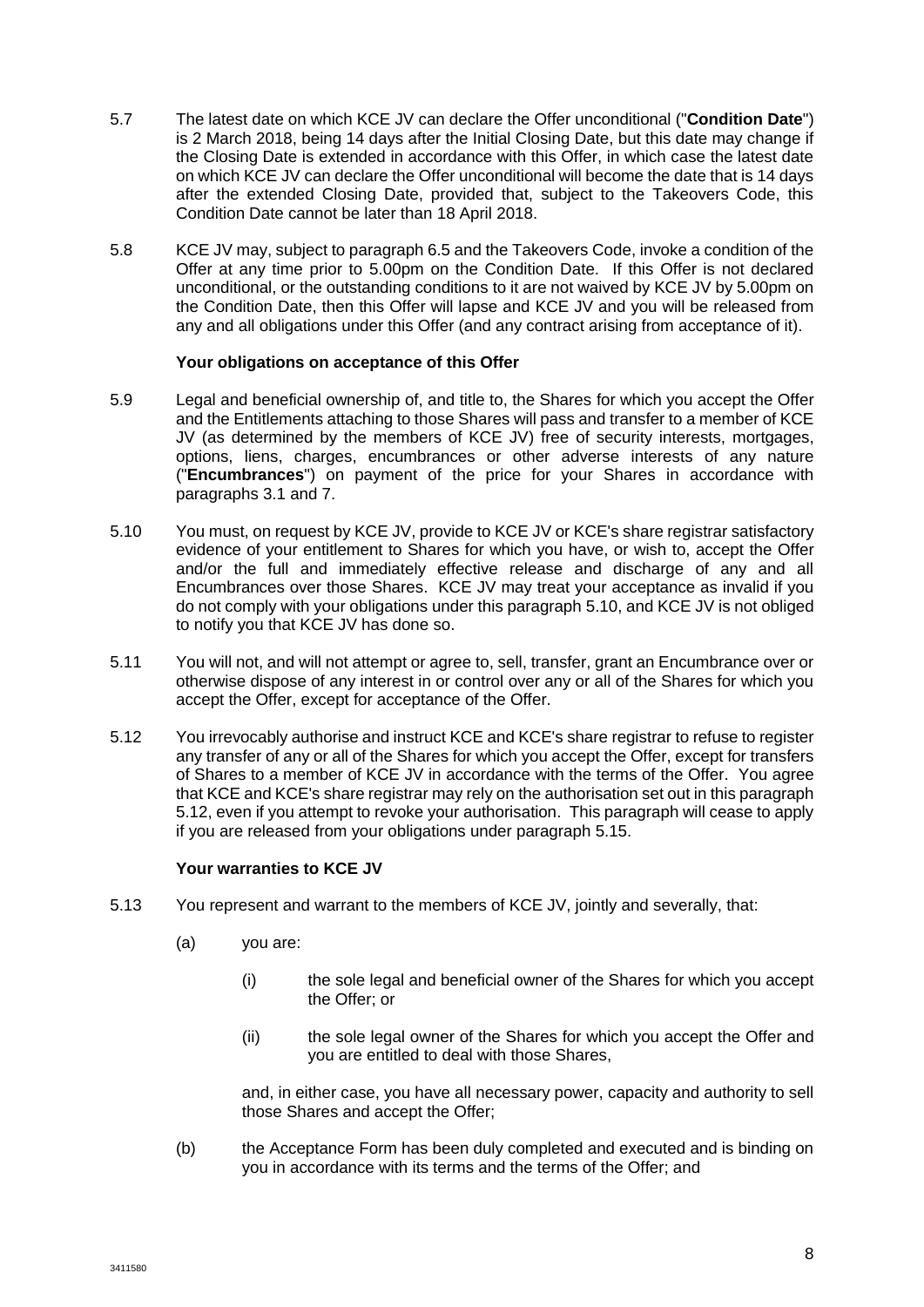- (c) legal and beneficial title and ownership of the Shares for which you accept the Offer will pass to a member of KCE JV in accordance with paragraph [5.9.](#page-8-3)
- 5.14 Despite anything to the contrary in the Acceptance Form, if you are a joint holder of Shares (whether or not as a trustee of a trust) and the Acceptance Form is signed by one or some, but not all, joint holders, then you represent and warrant to the members of KCE JV, jointly and severally, that:
	- (a) the holder(s) who has/have signed the Acceptance Form do(es) so on behalf of and as duly authorised agent(s) for the joint holder(s) who has/have not signed, that such authority has not been revoked, and that the acceptance is binding on the joint holder(s) who has/have not signed the Acceptance Form; and
	- (b) if you hold the relevant Shares as a trustee of a trust, the instrument constituting the trust permits the execution of the Acceptance Form in the manner in which it was executed.

#### **All obligations will be released in certain circumstances**

<span id="page-9-1"></span>5.15 You will be, and KCE JV will be, released from any and all obligations arising from the Offer and/or from your acceptance of the Offer if KCE JV withdraws the Offer with the consent of the Takeovers Panel or if the Offer lapses as a result of any condition in paragraph [6.1](#page-9-2) not being satisfied or waived (to the extent capable of waiver) by 5.00pm on the Condition Date. If the Offer lapses, KCE JV may destroy all Acceptance Forms.

#### <span id="page-9-0"></span>**6. CONDITIONS OF THIS OFFER**

- <span id="page-9-4"></span><span id="page-9-3"></span><span id="page-9-2"></span>6.1 The Offer and any contract arising from acceptance of it are subject to the conditions that, except as otherwise agreed in writing by KCE JV, during the period from (and including) the Notice Date until 5.00pm on the Condition Date:
	- (a) no dividends, bonuses or other payments or distributions (within the meaning of the Companies Act 1993) of any nature (including, without limitation, any share buybacks, redemptions or other form of capital reduction) have been or will be authorised, declared, paid, or made, on or in respect of, any of the Shares or in respect of any of the shares in any subsidiary of KCE (KCE, together with its subsidiaries, the "**Group**") other than (i) a dividend or distribution from subsidiaries of KCE to KCE or to wholly-owned subsidiaries of KCE, (ii) any buyback of Shares in accordance with section 2.8 of the constitution of KCE, and (iii) the gross dividend of \$0.222 that has been announced by KCE (which has a record date of 4 December 2017 and a payment date of 12 December 2017);
	- (b) no shares, convertible securities, other securities or financial products of any nature (including warrants, options, convertible notes, entitlements, rights or interests in any ordinary shares) of the Group have been, or will be, issued, agreed to be issued or made the subject of any option or right to subscribe by any member of the Group other than between KCE and wholly-owned subsidiaries of KCE;
	- (c) there has not been and there will be no alteration of the rights, privileges, benefits, entitlements or restrictions attaching to any of the Shares or other securities or financial products (if any) of any member of the Group;
	- (d) no action, claim, litigation, prosecution or other form of proceeding that, as at the Notice Date, was not publicly notified, is notified or commenced against, or by, any member of the Group that is material to the Group, taken as a whole;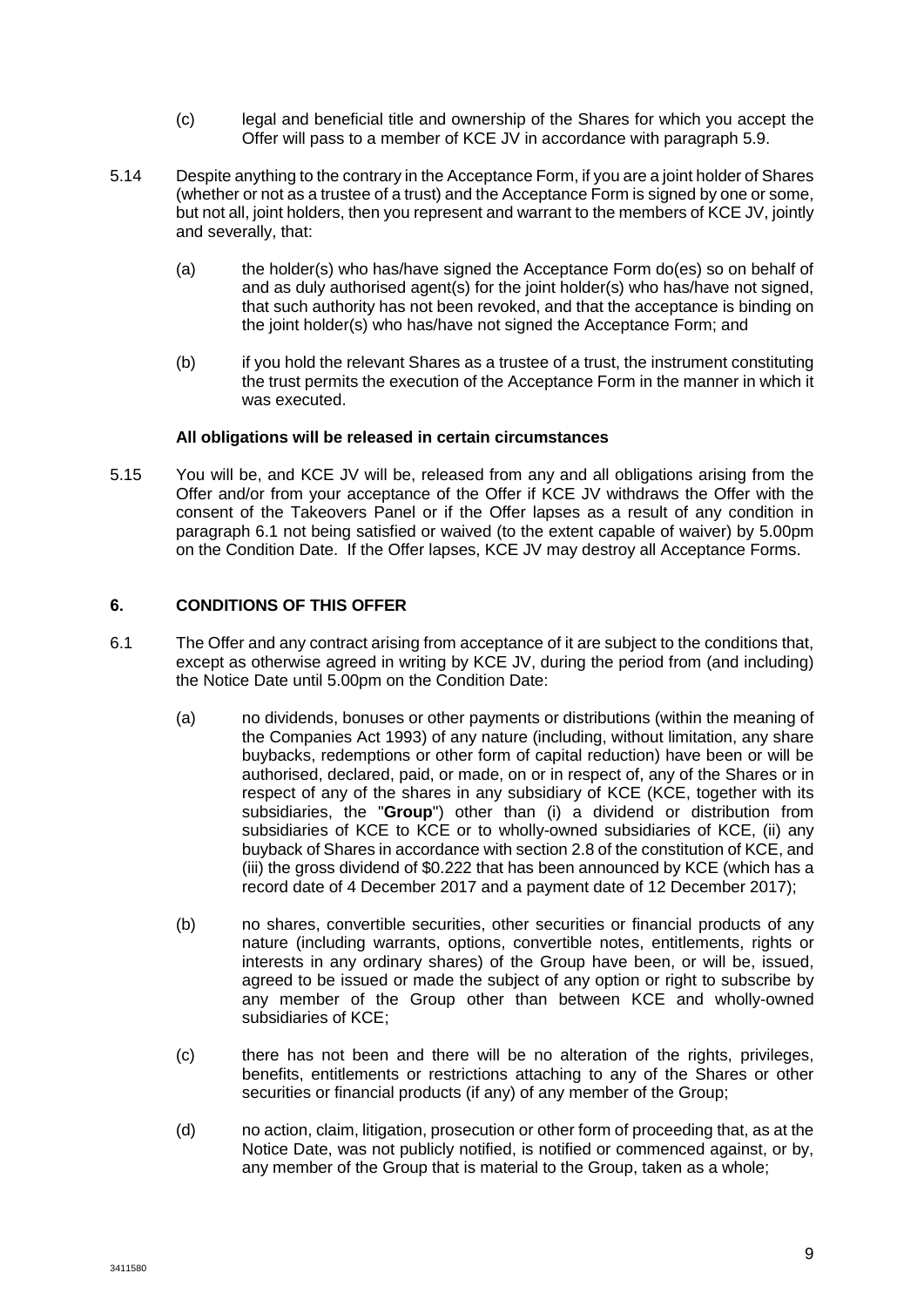- (e) no action, claim, litigation, prosecution or other form of proceeding in respect of the Offer is notified or commenced against any member of the Group, or any member of KCE JV, that is material to the Group, taken as a whole or that has a material adverse effect on the Offer;
- (f) the businesses of each member of the Group are carried on, in all respects which are material to the Group taken as a whole, in the normal and ordinary course, including without limitation:
	- (i) no unusual or abnormal payments, commitments or liabilities (including contingent liabilities) which are material or could be material to the Group taken as a whole, are made or incurred (or agreed to be made or incurred) by any of those entities, and no member of the Group makes any unusual payment of income tax;
	- (ii) no member of the Group, disposes of, purchases, transfers, leases, grants or permits any Encumbrance over, grants an option or legal or equitable interest in respect of, or otherwise deals with a legal or equitable interest in, a material asset, business, operation, property or subsidiary (or agrees, including agreeing to materially vary any agreement, to do any of these things), that is material to the Group taken as a whole;
	- (iii) no member of the Group (separately or together), undertakes or commits to any capital expenditure or divestment having a value of more than \$1,000,000 (either by a single act or a series of related acts), other than the completion of transactions the entering into of which have, at the Notice Date, been publicly disclosed by KCE;
	- (iv) no major transactions (as defined in section 129(2) of the Companies Act 1993), are entered into, terminated or materially varied, by any member of the Group; and
	- (v) there is no announcement to do any of the actions set out in subparagraphs (i) to (iv) above;
- (g) there is no alteration to the constitutional documents of any member of the Group or to any agreement under which any securities or financial products have been issued by any member of the Group, other than amendments that are of a formal or technical, and not substantive, nature;
- <span id="page-10-0"></span>(h) no liquidator, receiver, receiver and manager, statutory manager, voluntary administrator or similar official is appointed in respect of any member of the Group or any of its assets and no other actions to appoint such a person is announced;
- (i) there not having occurred any events, circumstances or conditions of the nature referred to in paragraphs [\(a\)](#page-9-3) to [\(h\)](#page-10-0) (ignoring, for this purpose, any dollar thresholds, materiality or similar qualifications therein) which (while not causing a failure of any of the conditions set out in any such paragraphs), when aggregated with all other events, changes, circumstances or conditions of any of the nature referred to in such paragraphs (ignoring, for this purpose, any dollar thresholds, materiality or similar qualifications therein) that have occurred, mean that the overall impact of all such aggregated events, changes, circumstances or conditions taken as a whole is materially adverse, or could be materially adverse, to the Group, taken as a whole;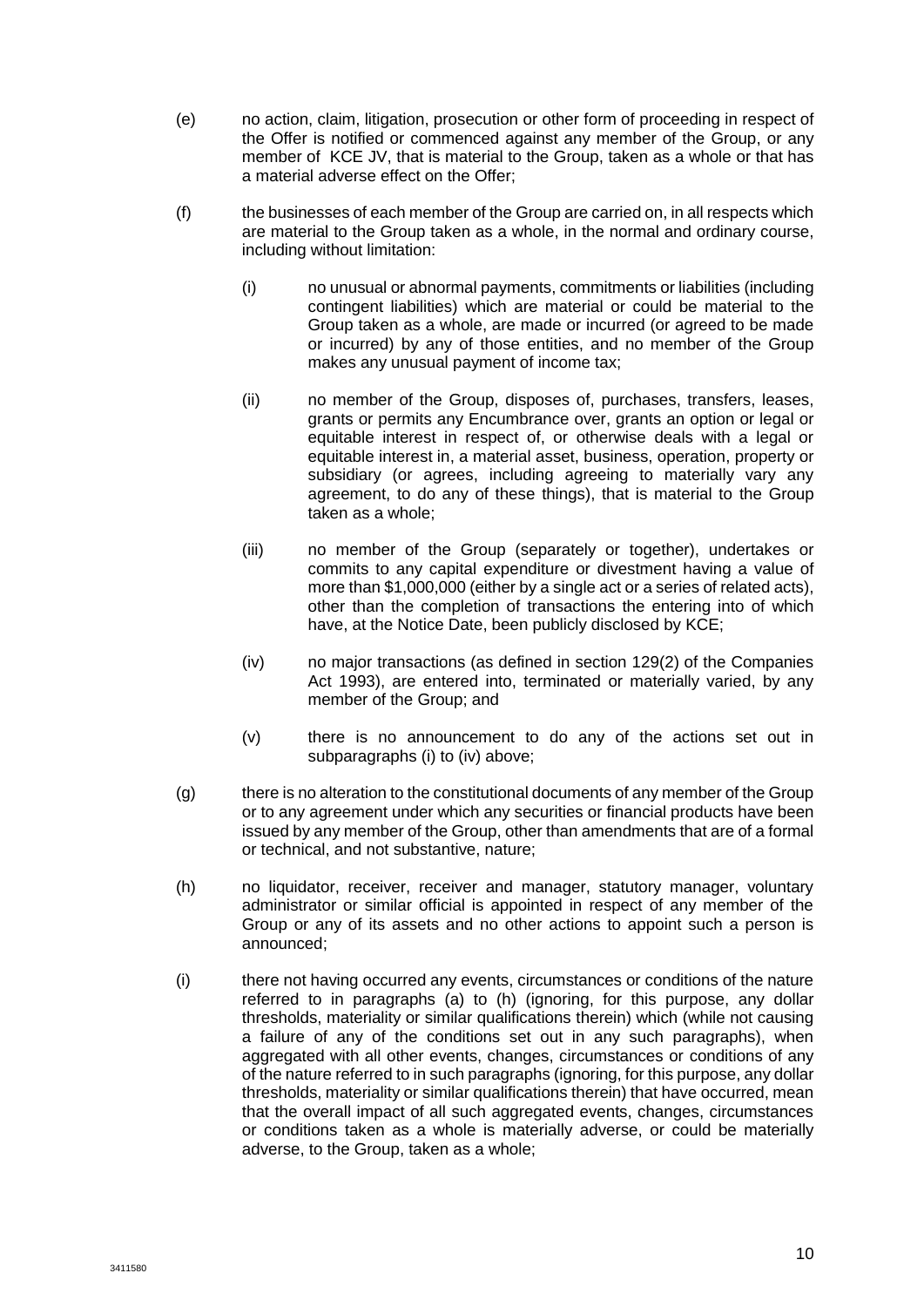- (j) no board resolution or shareholders' resolution of any member of the Group is passed to do or authorise the doing of any act or matter referred to in any of paragraphs [\(a\)](#page-9-3) to [\(h\);](#page-10-0)
- (k) no resolution is passed for any amalgamation of any member of the Group, and none of them is involved in any merger or scheme of arrangement;
- (l) there is no person exercising or purporting to exercise or stating an intention to exercise any rights or refusing to give any required waiver or consent under any provision of any agreement or other instrument to which any member of the Group is a party, or by or to which any member of the Group or any of its assets may be bound or be subject, which results, or could result, to an extent which is material in the context of the Group taken as a whole, in:
	- (i) any moneys borrowed by any member of the Group becoming repayable or being capable of being declared repayable immediately or earlier than the repayment date stated in such agreement or other instrument;
	- (ii) any such agreement or other such instrument being terminated or modified or any action being taken or arising thereunder; or
	- (iii) the interest of any member of the Group in any firm, joint venture, trust corporation or other entity (or any arrangements relating to such interest) being terminated or modified or required to be transferred or offered for sale;
- (m) there not being or having occurred any event, change, circumstance, or condition that has had, or could reasonably be expected to have, a material adverse effect on the business, financial or trading position, assets (including contractual rights) or liabilities, profitability or prospects of the Group taken as a whole (including without limitation as a result of any natural disaster, accident, change of law, regulation or act of terrorism).

# **Nature of the conditions of this Offer**

- 6.2 Each condition in paragraph [6.1](#page-9-2) is a separate and independent condition, and is solely for KCE JV's benefit. KCE JV may waive any or all of those conditions, in whole or in part, and on any terms in its discretion. If KCE JV waives a condition, in whole or in part, the waiver will apply only in accordance with its terms, and will not operate as a waiver of or consent to any similar matter or thing. No other person has any right to waive any condition.
- 6.3 To the extent required by the Takeovers Code, where any condition set out in paragraph [6.1](#page-9-2) requires a determination as to whether a matter is or could reasonably be expected to be material or not, is adverse or not, is onerous or not, is long term or not, is normal or not, is in the ordinary course of business or not, is of a formal or technical (and not substantive) nature or not, before the condition may be invoked, such determination must be made by a suitably qualified expert nominated by KCE JV who is independent of, and not an associate of, KCE JV.

#### **This Offer will only proceed if it becomes unconditional in all respects**

6.4 The Offer will only proceed, and you will only be paid for your Shares to be taken up under this Offer, if each of the conditions set out in paragraph [6.1](#page-9-2) is satisfied or waived by KCE JV and KCE JV declares the Offer unconditional. If this does not occur, the Offer will lapse and paragraph [5.15](#page-9-1) will apply.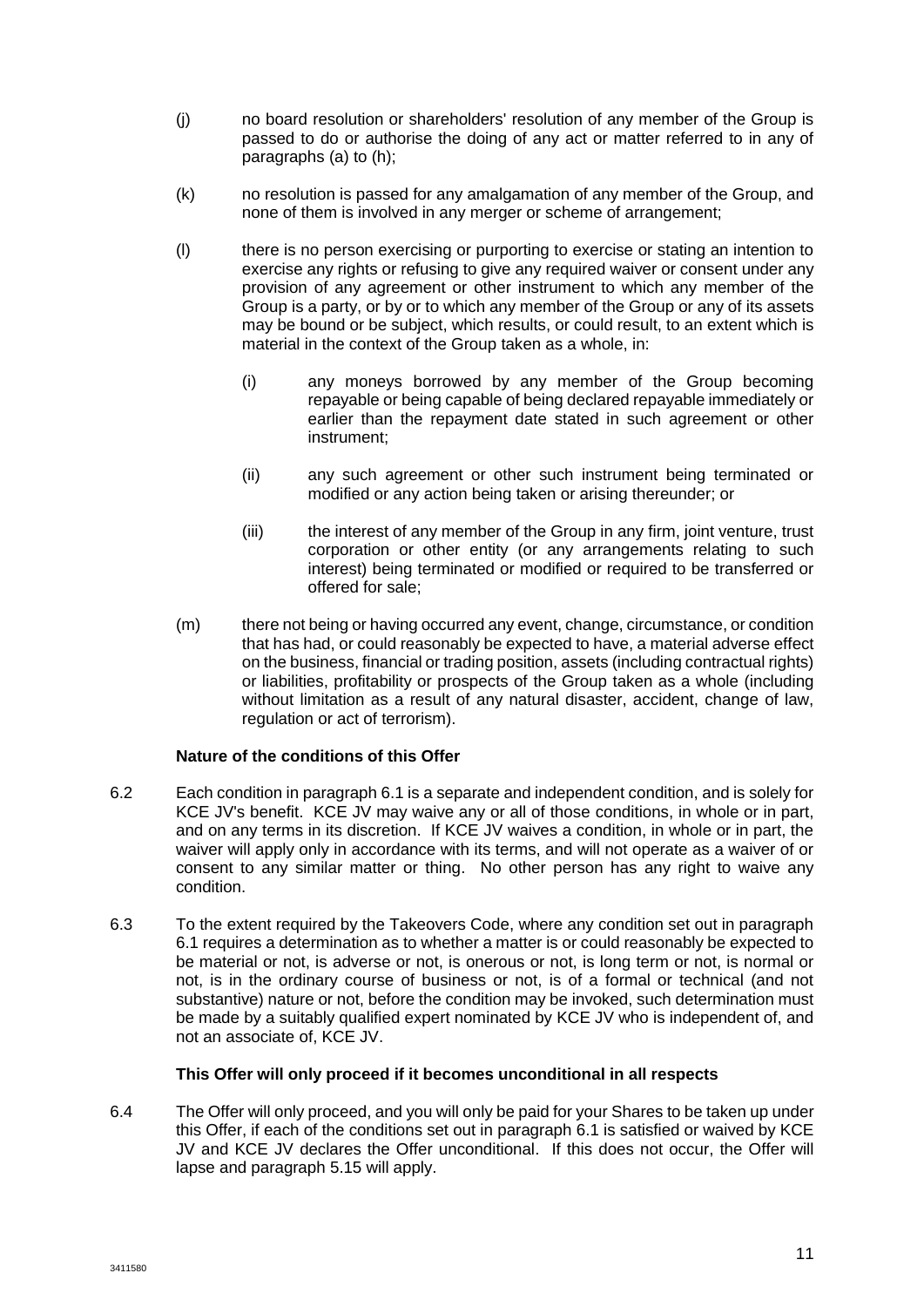#### **When KCE JV will not rely on a condition**

- <span id="page-12-1"></span>6.5 KCE JV will not allow the Offer to lapse:
	- (a) in unreasonable reliance on a condition of the Offer; or
	- (b) in reliance on a condition of the Offer that restricts KCE or the Group's activities in the ordinary course of KCE or the Group's business during the period commencing on the Notice Date and ending on the Condition Date.

#### <span id="page-12-0"></span>**7. HOW KCE JV WILL SETTLE THIS OFFER AND PAY YOU**

- 7.1 KCE JV (or a member of KCE JV) will pay you for your Shares taken up under this Offer in accordance with paragraph [3](#page-5-3) and this paragraph [7](#page-12-0) if:
	- (a) the Offer becomes unconditional; and
	- (b) your Acceptance Form is in order (or KCE JV rectifies any error or omissions from the Acceptance Form or otherwise accepts your Acceptance Form as valid under paragraph [4.5\)](#page-7-0).
- 7.2 KCE JV (or a member of KCE JV) will pay you for your Shares by sending you a cheque by ordinary post or, if you choose in your Application Form, by making an electronic funds transfer to a New Zealand dollar account with a New Zealand registered bank.
- <span id="page-12-2"></span>7.3 However, if:
	- (a) you do not select a method of payment;
	- (b) your desired account is not a New Zealand dollar account with a New Zealand registered bank; or
	- (c) the details that you provide to us are not sufficient for us to make an electronic funds transfer to your desired account,

KCE JV (or, as applicable, a member of KCE JV) may choose to pay you by cheque or by electronic funds transfer to any existing New Zealand dollar account that you have advised to KCE's share registrar (such as for dividend payments) which is known by KCE JV.

- 7.4 If KCE JV (or, as applicable, a member of KCE JV) chooses to make payment to you in accordance with paragraph [7.3:](#page-12-2)
	- (a) KCE JV is not obliged to notify you that KCE JV (or, as applicable, a member of KCE JV) has done so; and
	- (b) KCE JV (and each member of KCE JV) will have no liability to you for its choice to do so.
- 7.5 In no circumstances will KCE JV (or any member of KCE JV) be liable to you for interest on any payment due to you.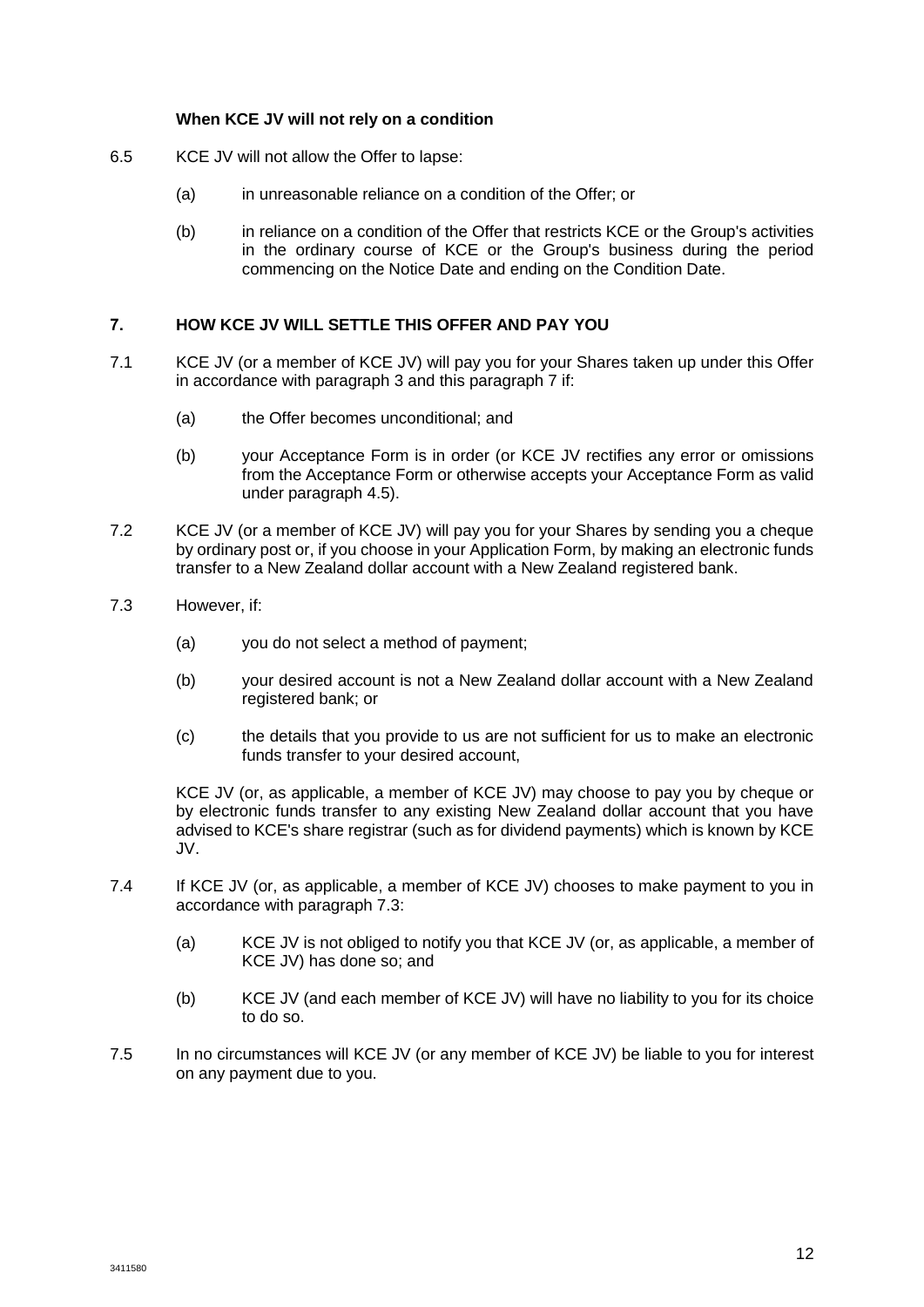# **8. CHANGE IN CIRCUMSTANCES**

#### **Dividends and distributions**

- <span id="page-13-2"></span><span id="page-13-0"></span>8.1 If, on or after the Notice Date, KCE authorises, declares, makes, or pays any dividend, bonus or other payment or distribution of any nature whatsoever on Shares (excluding, for the avoidance of doubt, any buyback of Shares in accordance with section 2.8 of the constitution of KCE and the gross dividend of \$0.222 that has been announced by KCE (which has a record date of 4 December 2017 and a payment date of 12 December 2017)) and the condition in paragraph [6.1\(a\)](#page-9-3) is waived by KCE JV and the Offer otherwise becomes unconditional, then, at the option of KCE JV (and subject to the terms of any waiver), either:
	- (a) you will be bound to pay to KCE JV on demand an amount equivalent to the dividend, bonus or other payment or the value of the distribution (in each case grossed up for any withholding taxes deducted but exclusive of any imputation credits attached to the dividend, if applicable, and in relation to a non-resident shareholder, ignoring any supplementary dividend paid to that non-resident shareholder) that is received by, or is properly payable to, you and relates to the Shares for which you accept or have accepted the Offer and which are transferred to a member of KCE JV; or
	- (b) the consideration which would otherwise have been paid to you for the Shares for which you accept or have accepted the Offer and which are transferred to a member of KCE JV will be reduced by an amount equivalent to the dividend, bonus or other payment or the value of the distribution (in each case grossed up for any withholding taxes deducted but exclusive of any imputation credits attached to the dividend, if applicable, and in relation to a non-resident shareholder, ignoring any supplementary dividend paid to that non-resident shareholder) that is received by, or is properly payable to, you and relates to the Shares for which you accept or have accepted the Offer and which are transferred to a member of KCE JV.
- 8.2 If you are required to make a payment to KCE JV under paragraph [8.1\(a\)](#page-13-2) you must make that payment:
	- (a) immediately on demand, to the bank account stated in KCE JV's demand;
	- (b) in cleared and irreversible funds; and
	- (c) free of deduction, set off, withholding or condition.
- 8.3 If a dividend or distribution referred to in paragraph [8.1](#page-13-0) is not in cash in New Zealand dollars, then KCE JV may determine the New Zealand dollar value of that dividend or distribution. KCE JV's determination will be final and will bind you and all other persons. You may not challenge or appeal that determination.

#### **Bonus issues of securities**

- <span id="page-13-1"></span>8.4 If, on or after the Notice Date, KCE authorises or makes any issue of shares, convertible securities, or other securities or financial products of any nature (including warrants, options, convertible notes, entitlements, rights or interests in its ordinary shares) ("**Additional Securities**"), by way of bonus issue and the condition in paragrap[h 6.1\(b\)](#page-9-4) is waived by KCE JV and the Offer otherwise becomes unconditional, then, at the option of KCE JV (and subject to the terms of any waiver), either:
	- (a) you must transfer to a member of KCE JV (as determined by the members of KCE JV), in respect of the Shares for which you have accepted the Offer and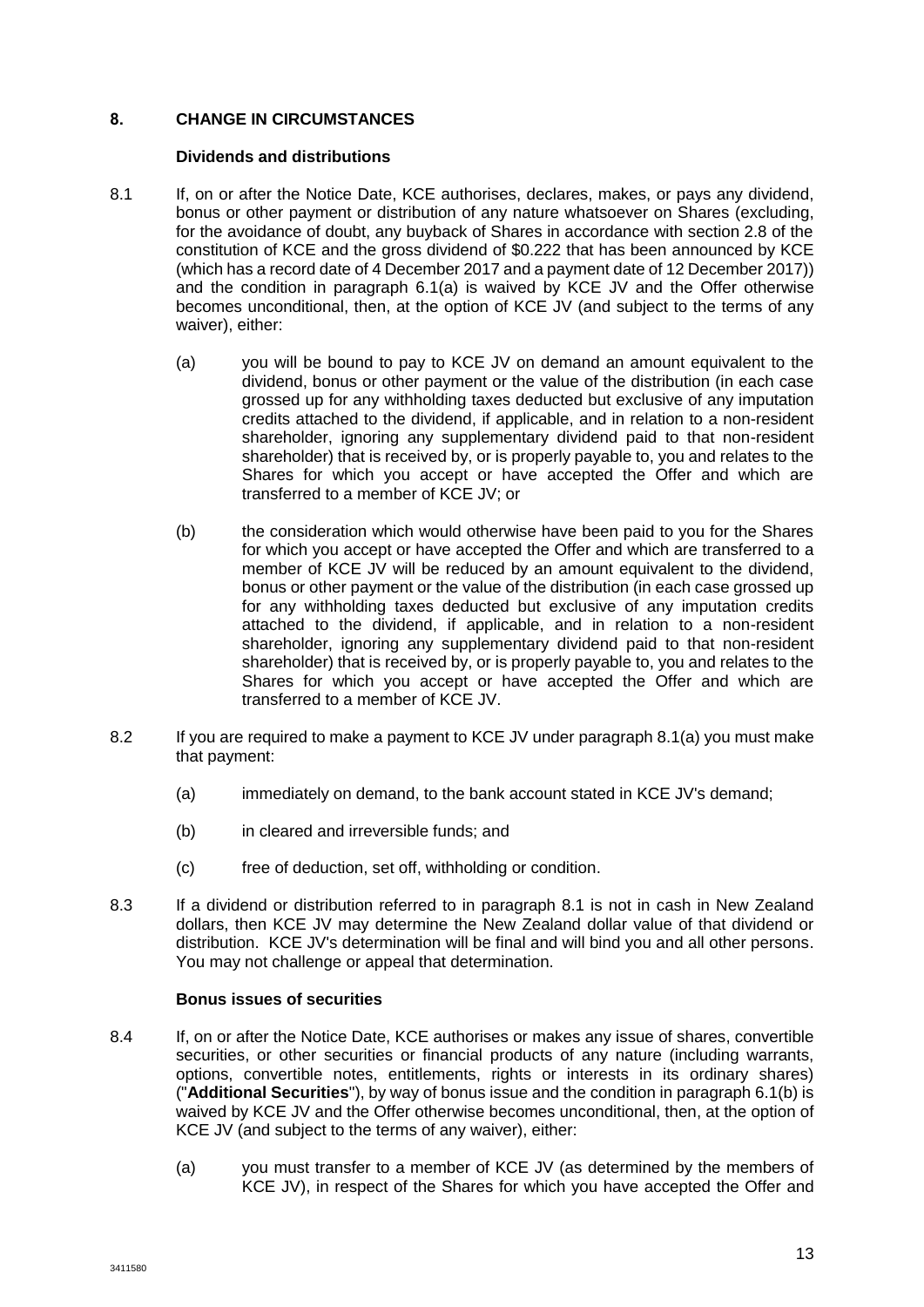which are transferred to a member of KCE JV , any Additional Securities, without any additional payment or consideration; or

(b) if the Additional Securities are Shares in KCE, the Offer will extend to those Additional Securities, the consideration payable for each Share as set out in paragraph [2.1](#page-5-1) will be proportionately reduced to take account of the bonus issue, such that the total aggregate consideration payable for all Shares in KCE under the Offer (including the Additional Securities), if accepted in full, remains the same as it would have had no bonus issue taken place.

#### **Other issues of Shares**

8.5 If, on or after the Notice Date, KCE authorises or makes any issue of Shares to any person other than by way of bonus issue and the condition in paragraph [6.1\(b\)](#page-9-4) is waived by KCE JV and the Offer otherwise becomes unconditional, then the Offer will be deemed to be extended to and include those Shares and the price payable for them will be the price set out in paragraph [2.1.](#page-5-1)

#### **Subdivisions and consolidations**

- <span id="page-14-0"></span>8.6 If, on or after the Notice Date, all or any of the Shares are subdivided or consolidated by KCE then:
	- (a) the Offer will be interpreted to take into account that subdivision or consolidation and will be deemed to be for the Shares resulting from that subdivision or consolidation;
	- (b) the consideration per Share offered under the Offer set out in paragraph [2.1](#page-5-1) will be increased or reduced, as the case may require, in proportion to that subdivision or consolidation; and
	- (c) you must transfer those subdivided or consolidated Shares for which you have accepted the Offer to a member of KCE JV (as determined by the members of KCE JV) on the basis of the price so increased or reduced.

#### **9. NOTICES**

- 9.1 Notices that KCE JV gives to KCE and the Takeovers Panel:
	- (a) declaring this Offer unconditional; or
	- (b) advising that the Offer is withdrawn in accordance with the Takeovers Code; or
	- (c) advising that the Offer has lapsed in accordance with its terms or the Takeovers Code,
	- will, in each case, be deemed to be notice to you and all other offerees when so given.
- 9.2 Notice of any variation of the Offer will be sent to KCE, the Takeovers Panel and, except where not required in accordance with the Takeovers Code, to you and each other offeree under the Offer.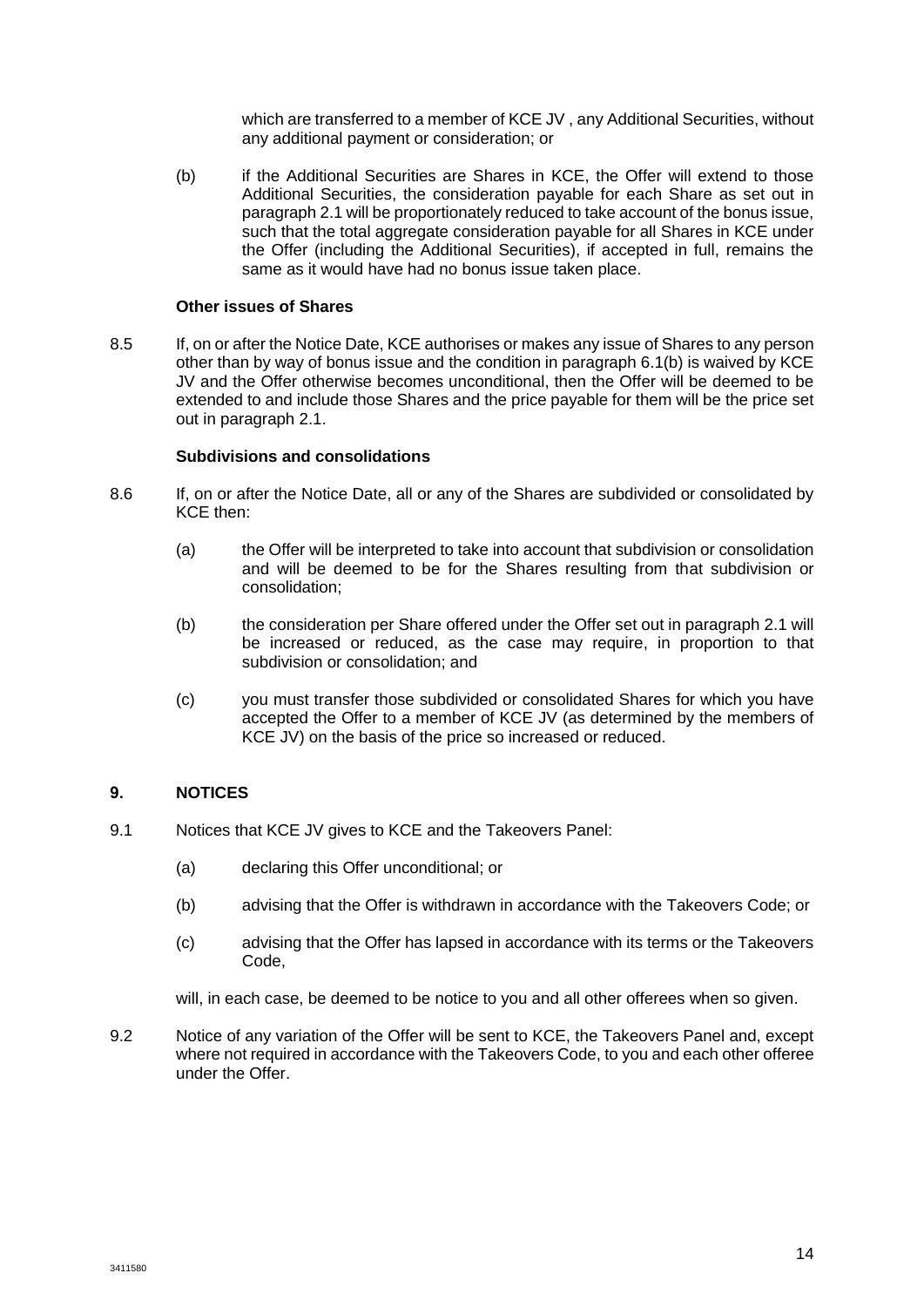### **10. FURTHER INFORMATION, INTERPRETATION AND GENERAL TERMS**

#### **Further information**

10.1 Further information relating to the Offer, as required by Schedule 1 to the Takeovers Code, is set out in Schedule 1 and forms part of this Offer Document.

#### **Interpretation**

- 10.2 In this Offer Document:
	- (a) any reference to the Takeovers Code means the takeovers code approved in the Takeovers Code Approval Order 2000 (SR 2000/210) as amended including by any applicable exemption granted by the Takeovers Panel under the Takeovers Act 1993;
	- (b) except if expressly defined in this Offer Document, or where the context requires otherwise, terms defined in the Takeovers Code have the same meaning in this Offer Document;
	- (c) references to amounts of money are to New Zealand currency and to times are to New Zealand time;
	- (d) headings are for convenience only and do not affect the interpretation of this Offer Document or any Acceptance Form;
	- (e) the singular includes the plural and vice versa;
	- (f) if you hold your Shares jointly, unless otherwise expressly stated, a reference to you is a reference to all joint holders together; and
	- (g) all percentages are rounded to two decimal places.
- 10.3 If there is an inconsistency between the terms and conditions of the Offer and the provisions of the Takeovers Act 1993 or the Takeovers Code, the provisions of the Takeovers Act 1993 or the Takeovers Code (as the case may be) will prevail to the extent of that inconsistency.

#### **Cheques, documents and transfers are at your risk**

10.4 All cheques, electronic funds transfers, Acceptance Forms and other documents to be delivered, sent or transferred by or to you will be delivered, sent or transferred at your own risk.

### **Variation of this Offer**

10.5 KCE JV may vary the Offer in accordance with rule 27 of the Takeovers Code.

#### **Acceptance Form is part of this Offer**

10.6 The provisions set out in the Acceptance Form are part of the terms of the Offer.

#### **Governing law and jurisdiction**

- 10.7 The Offer and any contract arising from acceptance of it are governed by, and must be construed in accordance with, the laws of New Zealand.
- 10.8 You submit to the non-exclusive jurisdiction of the Courts of New Zealand.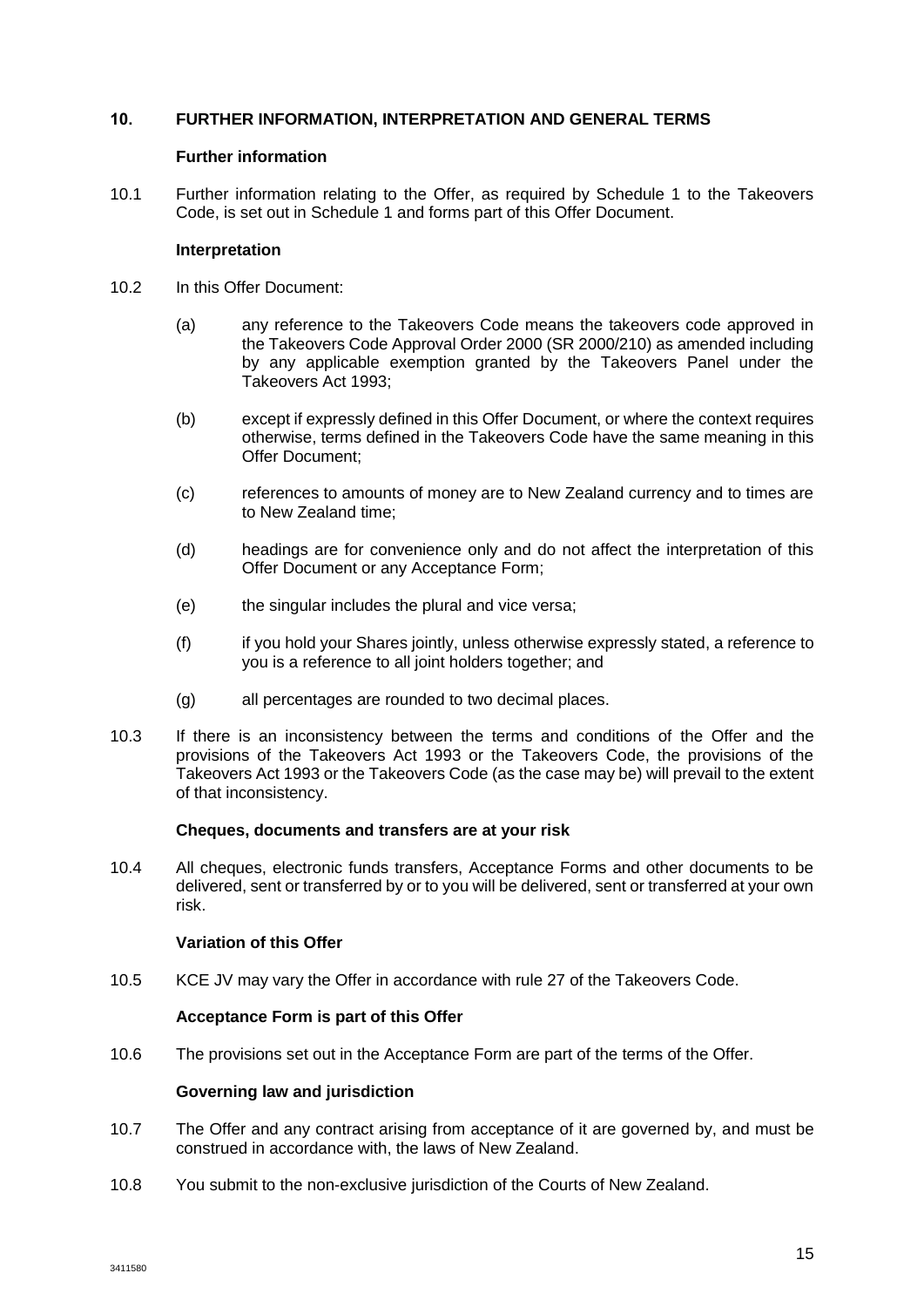# **SCHEDULE 1**

#### **TAKEOVERS CODE INFORMATION**

The information required by Schedule 1 to the Takeovers Code, and not stated elsewhere in this Offer Document, is set out below. Where any information required by Schedule 1 is not applicable, no statement is made regarding that information. The following matters are stated as at 1 January 2018 ("**Offer Date**").

# **1. DATE**

1.1 The Offer is dated 1 January 2018.

# **2. OFFEROR AND ITS DIRECTORS**

2.1 The offeror is an unincorporated joint venture named King Country Energy Joint Venture ("**KCE JV**"). The names and addresses of the participants in and members of KCE JV are:

King Country Energy Holdings Limited 108 Durham Street Tauranga 3110 New Zealand

Robert Carter, Graeme Cosford, Uwe Kroll, Adrian Doyle and Niel Groombridge as trustees of the King Country Electric Power Trust Peak Chartered Accountants Cnr Manuaute and Miriama Streets, Taumarunui

- 2.2 The director of King Country Energy Holdings Limited is Vincent James Hawksworth.
- 2.3 The persons occupying a position in KCE JV that is comparable to that of a director of a company (being the members of the steering committee of KCE JV) as at the Offer Date are:

Craig Neustroski Kevin Palmer Adrian Doyle Robert Carter

#### **3. TARGET COMPANY**

3.1 The name of the target company is King Country Energy Limited ("**KCE**").

# **4. OWNERSHIP OF EQUITY SECURITIES OF KCE**

- <span id="page-16-2"></span><span id="page-16-1"></span><span id="page-16-0"></span>4.1 The table below sets out the number, designation and percentage of equity securities of any class of KCE held or controlled by:
	- (a) KCE JV (as offeror);
	- (b) any related company of KCE JV;
	- (c) any person acting jointly or in concert with KCE JV;
	- (d) any director of any of the persons described in paragraphs (a) to (c) above; and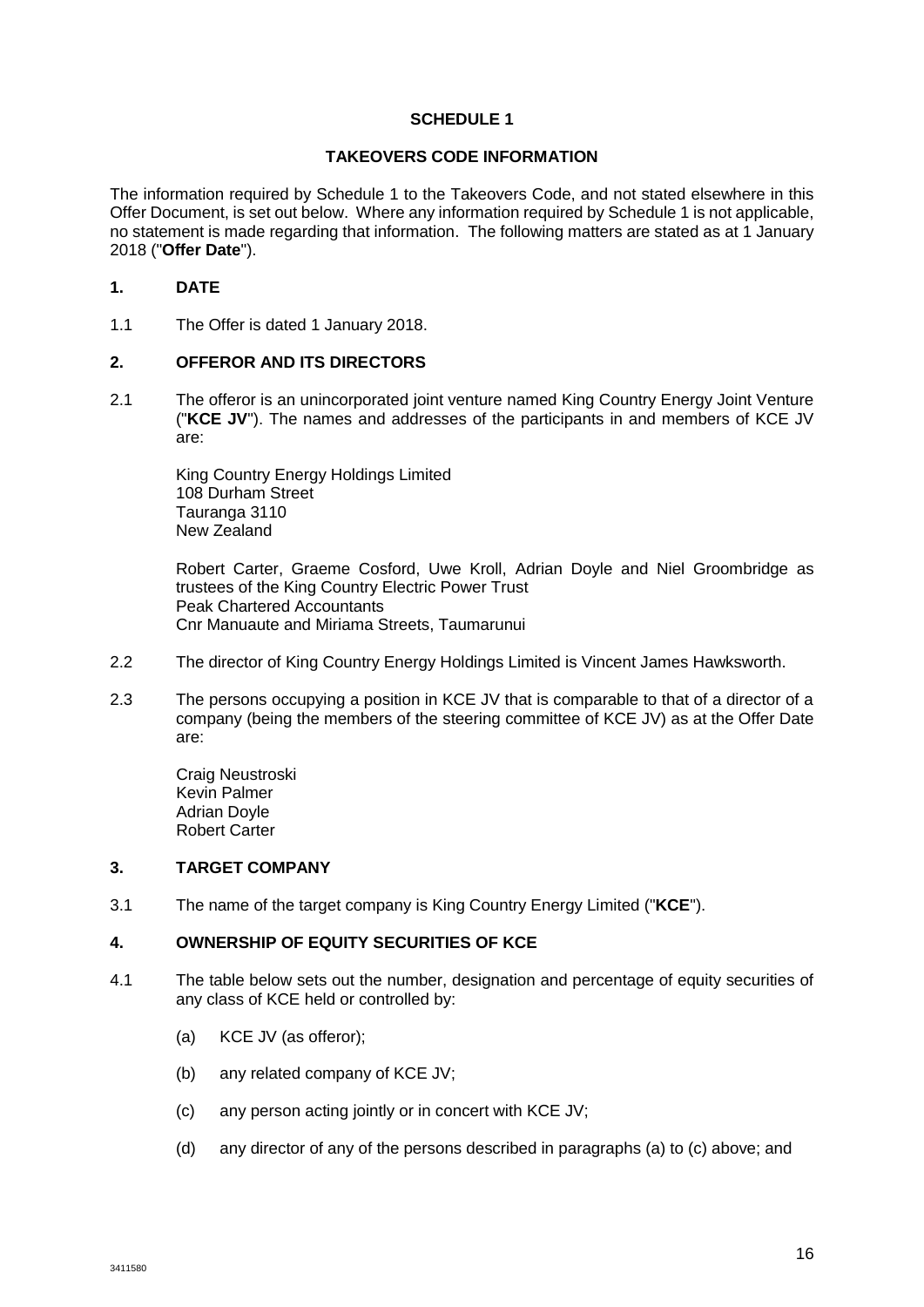(e) any other person holding or controlling 5% or more of the class, to the knowledge of KCE JV.

| <b>Name</b>                                                                                                                                                               | <b>Description</b>                                                                     | <b>Number of Equity</b><br><b>Securities Held</b><br>or Controlled | <b>Type of Equity</b><br><b>Security</b> | Percentage<br>of Class |
|---------------------------------------------------------------------------------------------------------------------------------------------------------------------------|----------------------------------------------------------------------------------------|--------------------------------------------------------------------|------------------------------------------|------------------------|
| Robert Carter,<br>Graeme Cosford.<br>Uwe Kroll, Adrian<br>Doyle and Niel<br>Groombridge<br>(jointly as trustees<br>of the King<br><b>Country Electric</b><br>Power Trust) | Offeror and holder of<br>5% or more of a class<br>of KCE equity<br>securities          | 5,027,778                                                          | <b>Ordinary Shares</b>                   | 19.98%                 |
| King Country<br>Energy Holdings<br>Limited                                                                                                                                | Offeror and holder of<br>5% or more of a class<br>of KCE equity<br>securities          | 16,375,000*                                                        | <b>Ordinary Shares</b>                   | 65.07%                 |
| Trustpower<br>Limited                                                                                                                                                     | Related Company of<br><b>King Country Energy</b><br><b>Holdings Limited</b>            | 16,375,000*                                                        | <b>Ordinary Shares</b>                   | 65.07%                 |
| Niel Groombridge                                                                                                                                                          | Trustee of the King<br><b>Country Electric</b><br>Power Trust                          | 885                                                                | <b>Ordinary Shares</b>                   | $0.00\%$               |
| Graeme Cosford                                                                                                                                                            | Trustee of the King<br><b>Country Electric</b><br>Power Trust                          | 885                                                                | <b>Ordinary Shares</b>                   | 0.00%                  |
| <b>Robert Carter</b>                                                                                                                                                      | Trustee of the King<br><b>Country Electric</b><br>Power Trust and a<br>director of KCE | 1770                                                               | <b>Ordinary Shares</b>                   | 0.00%                  |

\*These relate to the same shares

Note: The percentage numbers are rounded to two decimal places. The information in the table above is information known at the Offer Date.

4.2 Except as stated in the above table, no person referred to in paragraphs [4.1\(a\)](#page-16-0) to [\(d\)](#page-16-1) of this Schedule holds or controls equity securities of KCE.

# **5. TRADING IN KCE EQUITY SECURITIES**

5.1 Except as set out in the table below, no person referred to in paragraphs [4.1\(](#page-16-2)a) to (d) of this Schedule has, during the 6-month period before the Offer Date, acquired or disposed of any equity securities of KCE. King Country Energy Holdings Limited ("**KCEHL**") has, during the 6-month period before the Offer Date, acquired the number and type of securities, for the price and on the dates, in each case, set out in the table below:

| <b>Number of KCE securities</b> | <b>Consideration per security</b> | Date of transaction |
|---------------------------------|-----------------------------------|---------------------|
| 1,770 ordinary shares           | \$4.45                            | 3 July 2017         |
| 230 ordinary shares             | \$4.45                            | 7 July 2017         |
| 340 ordinary shares             | \$4.45                            | 14 July 2017        |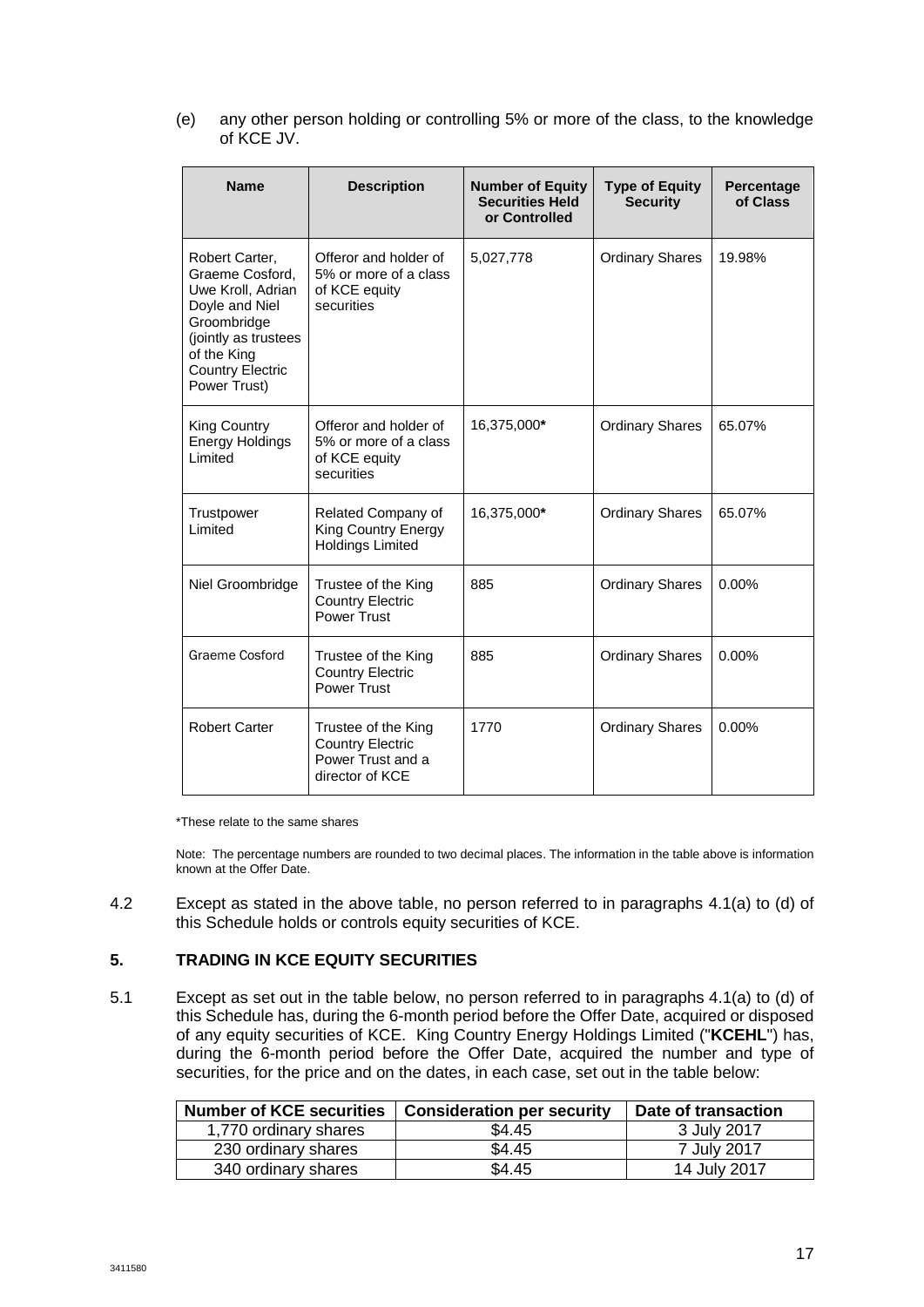# **6. AGREEMENTS TO ACCEPT OFFER**

<span id="page-18-0"></span>6.1 On 5 December 2017, KCEHL and the trustees of the King Country Electric Power Trust (being Robert Carter, Graeme Cosford, Uwe Kroll, Adrian Doyle and Niel Groombridge) (the "**Trust**") entered into an implementation agreement relating to King Country Energy Limited (the "**Implementation Agreement**") under which KCEHL and the Trust (a) established an unincorporated joint venture to undertake the Offer, (b) KCEHL agreed to accept the Offer in respect of its Shares, and (c) the Trust agreed to accept the Offer in respect of its Shares.

# **7. ARRANGEMENTS TO PAY CONSIDERATION**

- 7.1 KCE JV confirms that resources will be available to it sufficient to meet the consideration to be provided on full acceptance of the Offer and to pay any debts incurred in connection with the Offer (including the debts arising under sections 47 to 53 of the Takeovers Act 1993).
- 7.2 A statement setting out the rights of each holder of Shares under rule 34 of the Takeovers Code is set out in paragraph [3.2](#page-6-1) of the Offer Terms and Conditions.

# **8. ARRANGEMENTS BETWEEN KCE JV AND KCE**

- 8.1 As noted in paragraph [6.1](#page-18-0) above, KCEHL and the Trust have entered into an Implementation Agreement establishing an unincorporated joint venture and governing the terms upon which the Offer is to be made.
- 8.2 KCE is related to KCEHL because more than half of the Shares are held by KCEHL.
- 8.3 The material terms of the Implementation Agreement are as follows:
	- (a) KCEHL and the Trust formed KCE JV (an unincorporated joint venture) to make the Offer and, if applicable, implement the compulsory sale procedures in Part 7 of the Takeovers Code ("**Compulsory Sale**");
	- (b) KCEHL and the Trust agreed to form a steering committee for KCE JV which has the power and authority to govern and control KCE JV in relation to all matters in respect of the Offer and the Compulsory Sale;
	- (c) The steering committee will seek to work with the KCE board to finalise the terms of the Offer, based on the draft Offer terms attached to the Implementation Agreement;
	- (d) KCEHL and the Trust agreed that the steering committee would seek to work with KCE to agree timelines so as to seek to undertake the Offer in a co-operative manner, in particular so that:
		- (i) the Offer Document could be sent to KCE shareholders together with KCE's target company statement; and
		- (ii) the KCE board unanimously recommends to KCE shareholders to accept the Offer;
	- (e) Each of KCEHL and the Trust agreed to use its reasonable endeavours to implement the Offer and, if applicable, the Compulsory Sale in accordance with the timetable attached to the Implementation Agreement;
	- (f) KCEHL agreed that: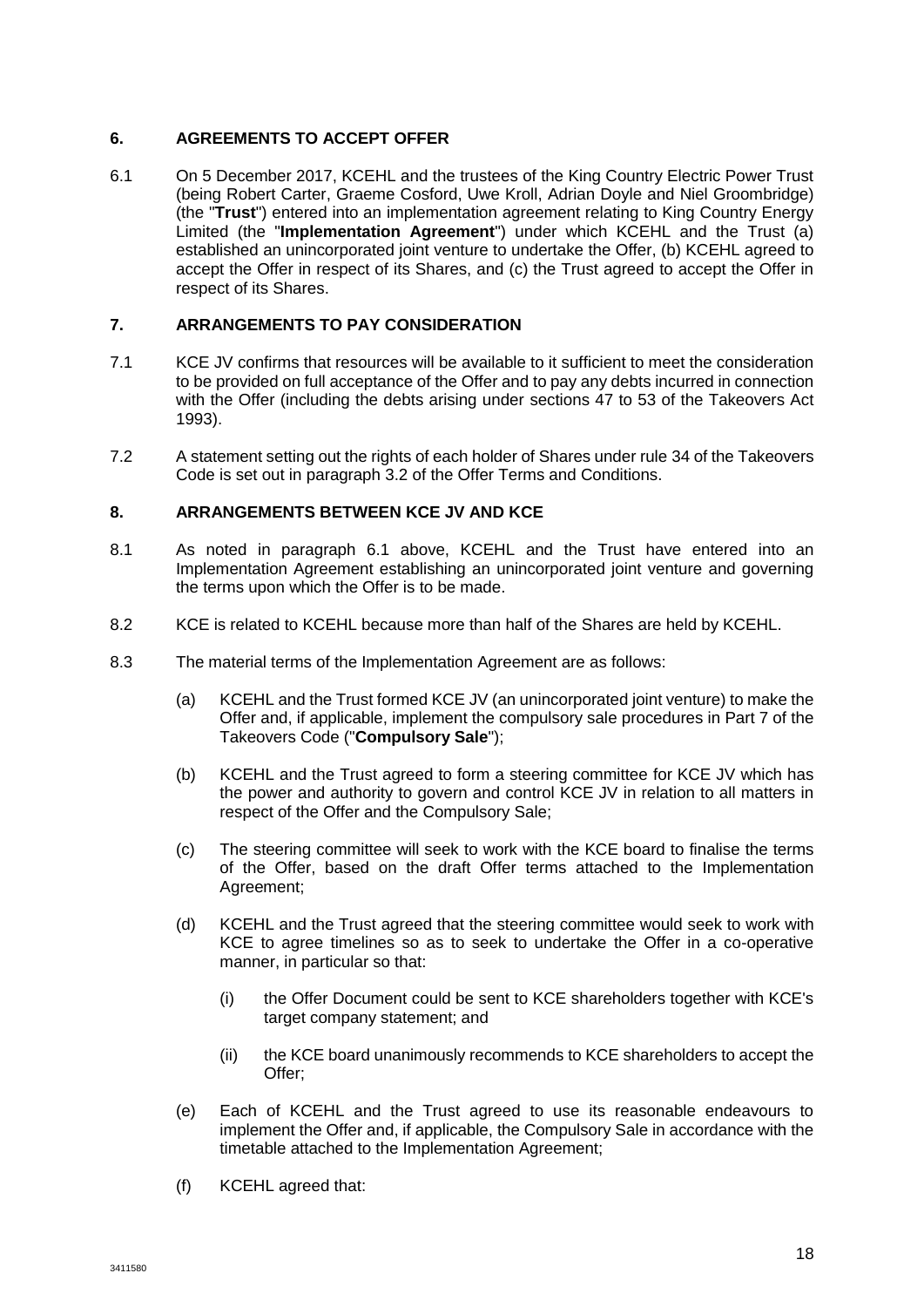- (i) as soon as reasonably practicable following the making of the Offer, KCEHL will accept the Offer for all of its Shares; and
- (ii) KCEHL will pay the Offer price in respect of all Shares acquired by KCE JV pursuant to the Offer (other than the Shares owned by the Trust) and all Shares acquired pursuant to the Offer will be registered into the name of KCEHL (other than the Shares owned by the Trust which will be registered into the name of the Trust);
- (g) The Trust agreed that:
	- (i) as soon as acceptances have been received in respect of the Offer (excluding any acceptance from KCEHL) that, when aggregated with the Shares owned by KCEHL and the Trust respectively, would result in KCEHL and the Trust being (in aggregate) Dominant Owners (as defined in the Takeovers Code), the Trust will accept the Offer for half of the Shares owned by it, which will be registered into the name of the Trust. Immediately upon such Shares being registered into the name of the Trust, the Trust will accept the Offer for the balance of its Shares, which will also be registered into the name of the Trust; and
	- (ii) it will pay the Offer price in respect of the Shares in respect of which it accepts the Offer;
- (h) If KCEHL and the Trust have not (in aggregate) become the Dominant Owner by the date that is 20 days before the scheduled closing date of the Offer, the representatives of KCEHL on the steering committee of KCE JV will determine if the Offer period should be extended and whether any other variations to the Offer which are permissible pursuant to the Takeovers Code should be made;
- (i) KCEHL and the Trust each agree that, unless the Implementation Agreement is terminated in accordance with its terms or the Offer lapses in accordance with its terms or is withdrawn in accordance with the Takeovers Code, it will not dispose of, encumber or deal in any way with any of its Shares (except as contemplated in paragraphs 8.3(f) and (g) above or following entry into the shareholders' agreement contemplated in paragraph 8.3(m)(i) below);
- (j) Each of KCEHL and the Trust agrees that, except as expressly set out in the Implementation Agreement, it will not acquire any further legal or beneficial interests in any Shares, increase its holding or control of voting rights in KCE, or otherwise take any action if it would result in a breach of the Takeovers Code;
- (k) Immediately following the close of the Offer, if KCEHL and the Trust have become (in aggregate) the Dominant Owner, KCE JV will implement the Compulsory Sale and the consideration payable under such sale will be paid by KCEHL and all Shares acquired under such sale will be registered into the name of KCEHL;
- (l) If KCEHL and the Trust do not become (in aggregate) the Dominant Owner in relation to KCE by reason of acceptances of the Offer and do not, therefore, implement the Compulsory Sale, then, upon the close of the Offer, KCEHL and the Trust will not be obligated to take the steps contemplated in paragraph 8.3(m) below; and
- (m) On completion of the Compulsory Sale:
	- (i) KCEHL and the Trust will enter into a shareholders' agreement in the form appended to the Implementation Agreement relating to their respective rights and obligations as shareholders of KCE (which agreement, amongst other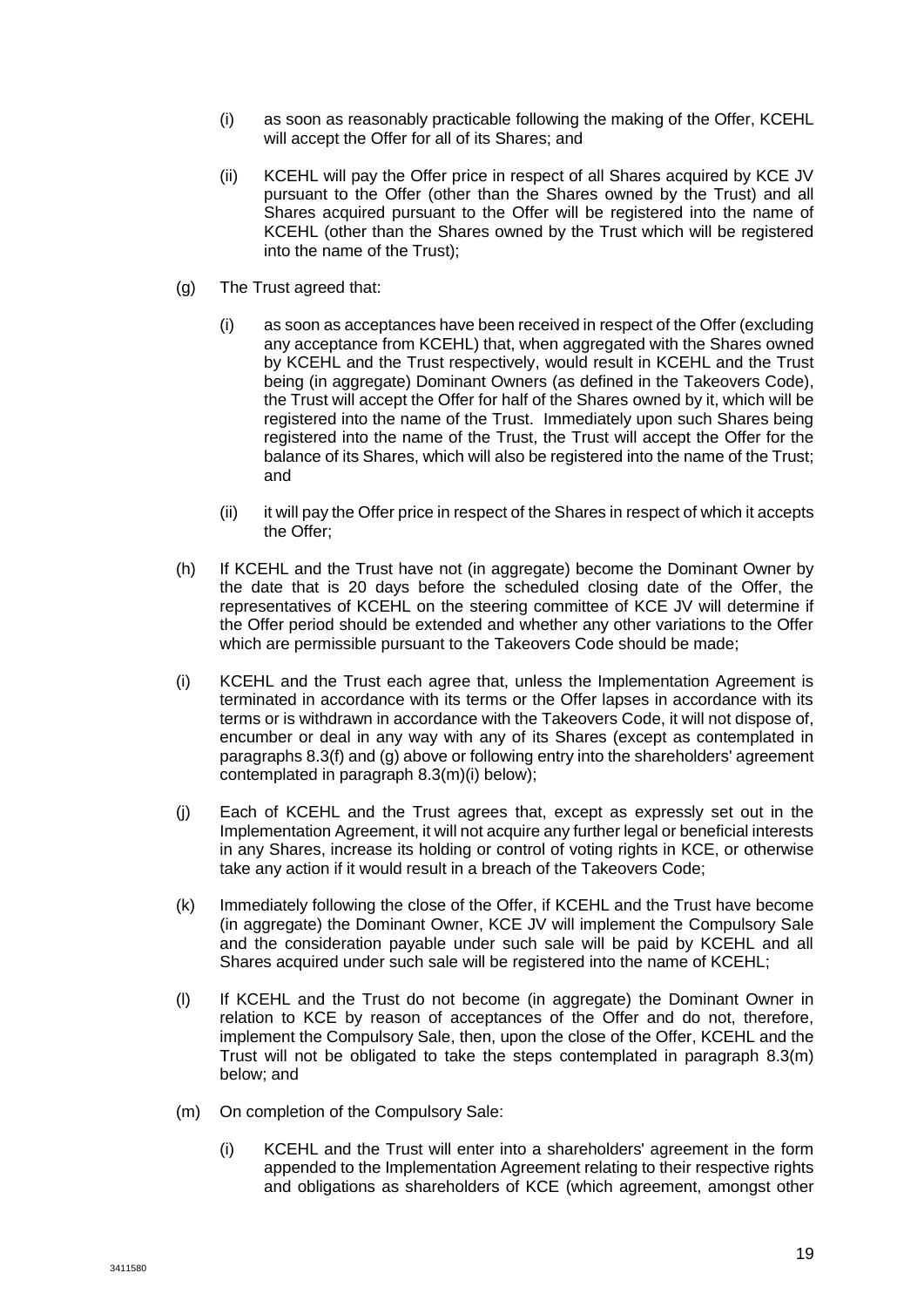things, contains a call option allowing the Trust to acquire from KCEHL such number of Shares as represents 5% of the total Shares on issue on the date such acquisition is completed);

- (ii) KCEHL and the Trust will each have the right to appoint directors to KCE and its subsidiaries in accordance with the shareholders' agreement and the Implementation Agreement; and
- (iii) KCEHL will assess whether KCE and KCE Retail Limited should dispose of their electricity retail business and, if KCEHL determines that such sale is appropriate before the date that is six months after completion of the Compulsory Sale, then KCEHL and the Trust will procure that KCE and KCE Retail Limited enter into a retail business sale and purchase agreement with Trustpower Limited, which agreement will be in the form appended to the Implementation Agreement, with such changes to that agreement as may be reasonably requested by KCEHL and approved by the Trust (such approval not to be unreasonably withheld, conditioned or delayed, other than in respect of changes to price or value approval of which may be withheld by the Trust, at its discretion).

Except for the Implementation Agreement and the associated transactions detailed above, as at the date of this Offer, no agreement or arrangement (whether legally enforceable or not) has been made, or is proposed to be made, between KCE JV or any of its associates and KCE or any related company of KCE in connection with, in anticipation of, or in response to this Offer.

# **9. ARRANGEMENTS BETWEEN KCE JV, AND DIRECTORS AND OFFICERS OF KCE**

- 9.1 Except as noted in paragraph 9.2, no agreement or arrangement (whether legally enforceable or not) has been made, or is proposed to be made, between KCE JV or any associate of KCE JV, and any of the directors or senior officers of KCE or of any related company of KCE in connection with, in anticipation of, or in response to, this Offer.
- 9.2 Robert Carter is a director of KCE and is also a trustee of the Trust. In his capacity as a trustee he has entered into the Implementation Agreement referred to in paragraph 8 above.

# **10. FINANCIAL ASSISTANCE**

- 10.1 No agreement or arrangement has been made, or is proposed to be made, under which KCE or any related company of KCE will give (directly or indirectly) financial assistance for the purpose of, or in connection with, the Offer.
- 10.2 KCEHL and Trustpower Limited are related companies of KCE. KCEHL will, through Trustpower Limited, fund the purchase of the Shares pursuant to this Offer (save for the Shares of the Trust which will be paid for by the Trust).

#### **11. INTENTIONS ABOUT MATERIAL CHANGES IN KCE**

- 11.1 If KCEHL and the Trust become Dominant Owners (as defined in the Takeovers Code) then they will implement a Compulsory Sale in accordance with the Takeovers Code and, upon that being completed:
	- (a) will remove KCE from Unlisted;
	- (b) will restructure the board of KCE so that it comprises nominees of KCEHL and the Trust and (if the KCE board determines an independent director is required to fill an identified gap in expertise) one independent director who will be able to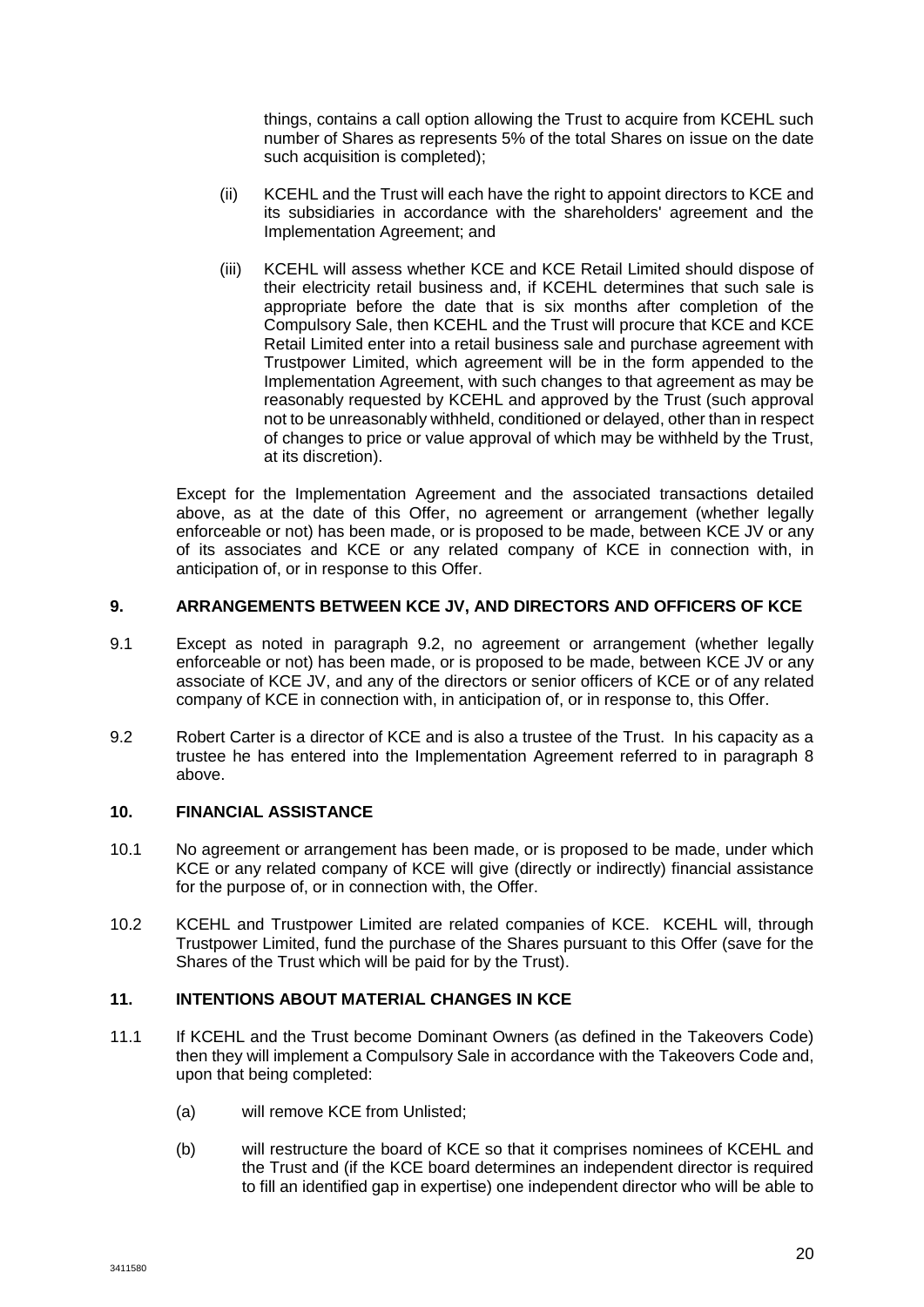receive notice of, attend, and speak at, meetings of the board of directors of KCE but will not be entitled to vote on resolutions; and

- (c) KCEHL will assess whether KCE and KCE Retail Limited should dispose of their electricity retail business to Trustpower as more fully explained in paragraph 8.3(m)(iii) above.
- 11.2 If KCEHL and the Trust do not become Dominant Owners (as defined in the Takeovers Code) then the steps set out in paragraph 11.1 may not occur. KCE will remain a subsidiary of KCEHL (and therefore also of Trustpower Limited). While there will be no obligation on KCE and KCE Retail Limited to dispose of their electricity retail business, KCEHL will work with the KCE board to assess whether such a sale should take place.

#### **12. PRE-EMPTION CLAUSES IN KCE'S CONSTITUTION**

12.1 There are no restrictions contained in the constitution of KCE on the right to transfer Shares which would have the effect of requiring holders of Shares to offer such Shares for purchase to members of KCE or another person before transferring the securities.

#### **13. ESCALATION CLAUSES**

13.1 There is no agreement or arrangement (whether legally enforceable or not) to which KCE JV or any of its related entities is a party, under which any existing holder of equity securities in KCE will or may receive in relation to, or as a consequence of, the Offer, any additional consideration or other benefit over and above the consideration set out in the Offer, or under which any prior holder of equity securities in KCE will or may receive any consideration or other benefit as a consequence of the Offer.

# **14. CLASSES OF FINANCIAL PRODUCTS**

14.1 No report is required under rule 22 of the Takeovers Code (which, if the offer is for more than 1 class of financial products, requires a report by an independent adviser on the fairness and reasonableness of the consideration and terms of the offer as between the different classes of financial products).

## **15. CERTIFICATE**

15.1 To the best of our knowledge and belief, after making proper enquiry, the information contained in or accompanying the offer document is, in all material respects, true and correct and not misleading, whether by omission of any information or otherwise, and includes all the information required to be disclosed by the Offeror under the Takeovers Code.